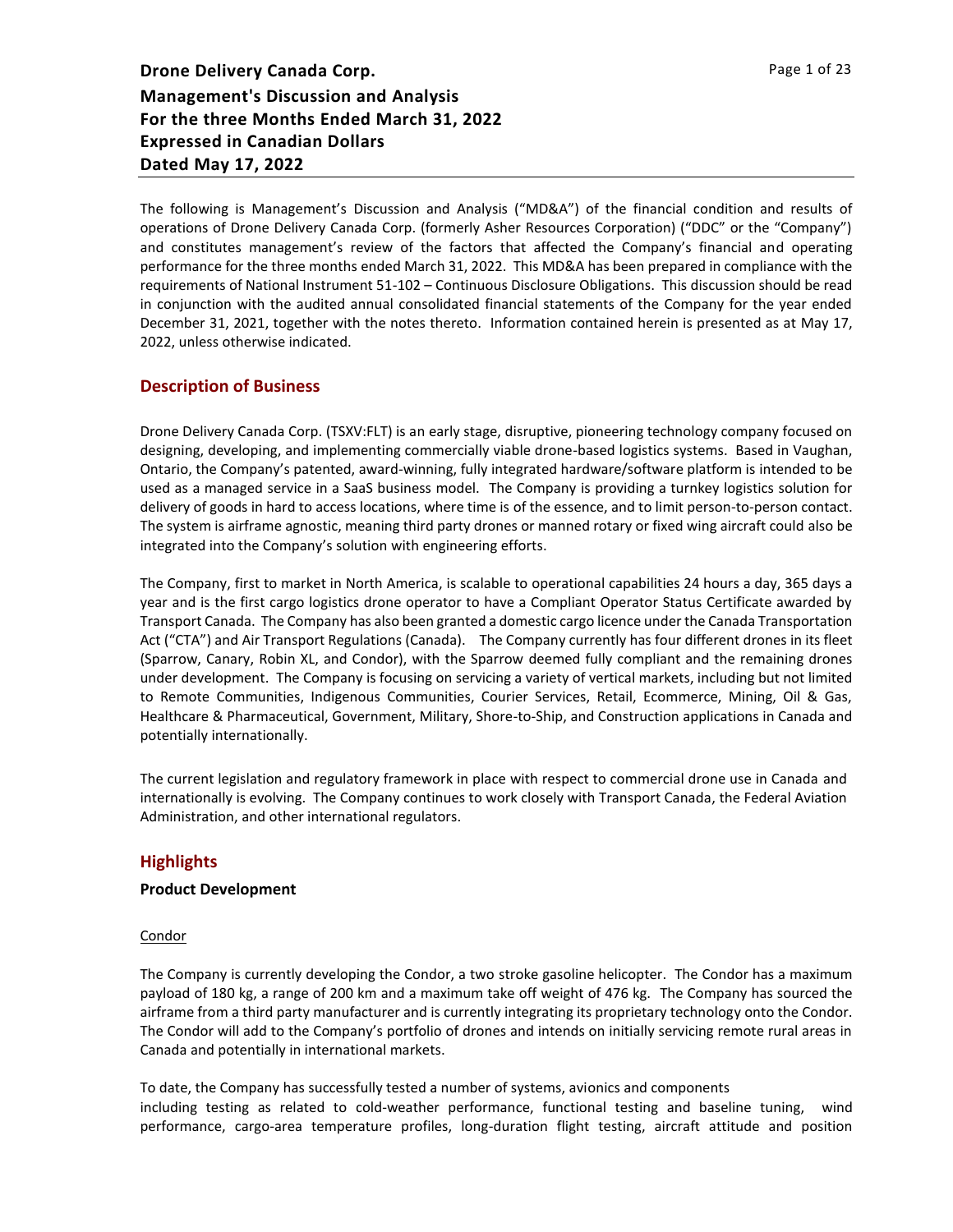controller tuning, autonomy, and autonomous waypoint navigation. The Company has performed these test flights in Alberta and Quebec and more recently in Ontario at its new test range facility.

During the three months ended March 31, 2022, the Company continued its development of the Condor, making advancements on the integration of the autopilot system. However, the Company encountered some technical challenges with some of the onboard systems, including the electrical systems, servos and other avionics that caused some delays on the development and engineering of the Condor prototype. The Company was able to make some changes to existing avionics which yielded a favourable result to the technical electrical issues encountered previously, however the Company continues to explore and evaluate alternative solutions to these technical challenges. In addition, the Company anticipates an upgrade to the engine control unit and other mechanical systems, a new requirement that was identified through testing during the three months ended March 31, 2022.

The Company anticipates completing endurance testing in 2022 in Ontario and Foremost Alberta. Based on the completed testing to date, the Company continues to believe it will be in a position to deploy the Condor in certain low-risk commercial customer pilot applications in remote and rural environments, as intended. The timing and completion of the development and commercialization of the Condor is dependent on a number of risk factors including, without limitation, the Company's ability to fill future staffing requirements, actual and potential pandemic-related delays, successful development and testing of certain components of the Condor, and supplier and supply chain risks. Readers are encouraged to review in detail the headings "Risks and Uncertainties" and "Forward-Looking Statements" in this MD&A, as well as risk factors set out in the Company's Annual Information Form.

#### Robin XL

In 2020, the Company began testing of its Robin XL ("Robin") cargo delivery drone. The Robin has a lifting capacity of 11.3 kilograms of payload, a potential travel range of 60 kilometers and is designed for harsher climates. The Robin features the option to have automatic cargo deployment, eliminating the need for cargo handlers upon arrival. After some successful testing of some critical aspects of the Robin in 2020, the Company announced on July 15, 2021, that it was reallocating resources from the development of Robin to Condor and the Canary (next generation Sparrow) in response to market demand. The Company will resume Robin development in the future as market demands may indicate.

#### Canary (Next Generation Sparrow)

The Company is currently developing the Next Generation Sparrow, known as the Canary, which will provide additional use cases for drone delivery as a result of feature enhancements. The current development which began in 2021 includes a planned aircraft parachute recovery system, which is expected to reduce ground risk and thereby could assist in being permitted to fly over people at some point in the future. The Canary will have similar payload and range capabilities of the current Sparrow, with additional functionality.

To date, the Company has completed the design and prototype phase of the Canary. In addition, initial test flights completed included avionics system configuration, communications with FLYTE management system, communications with the smart battery system, propulsion system testing and on-board sensor testing. During the three months ended March 31, 2022, the Company completed aircraft tuning and completion of aircraft ground and vibration testing. The Company expects to perform additional testing with the parachute recovery system, with a initial production ready version available for deployment in 2022.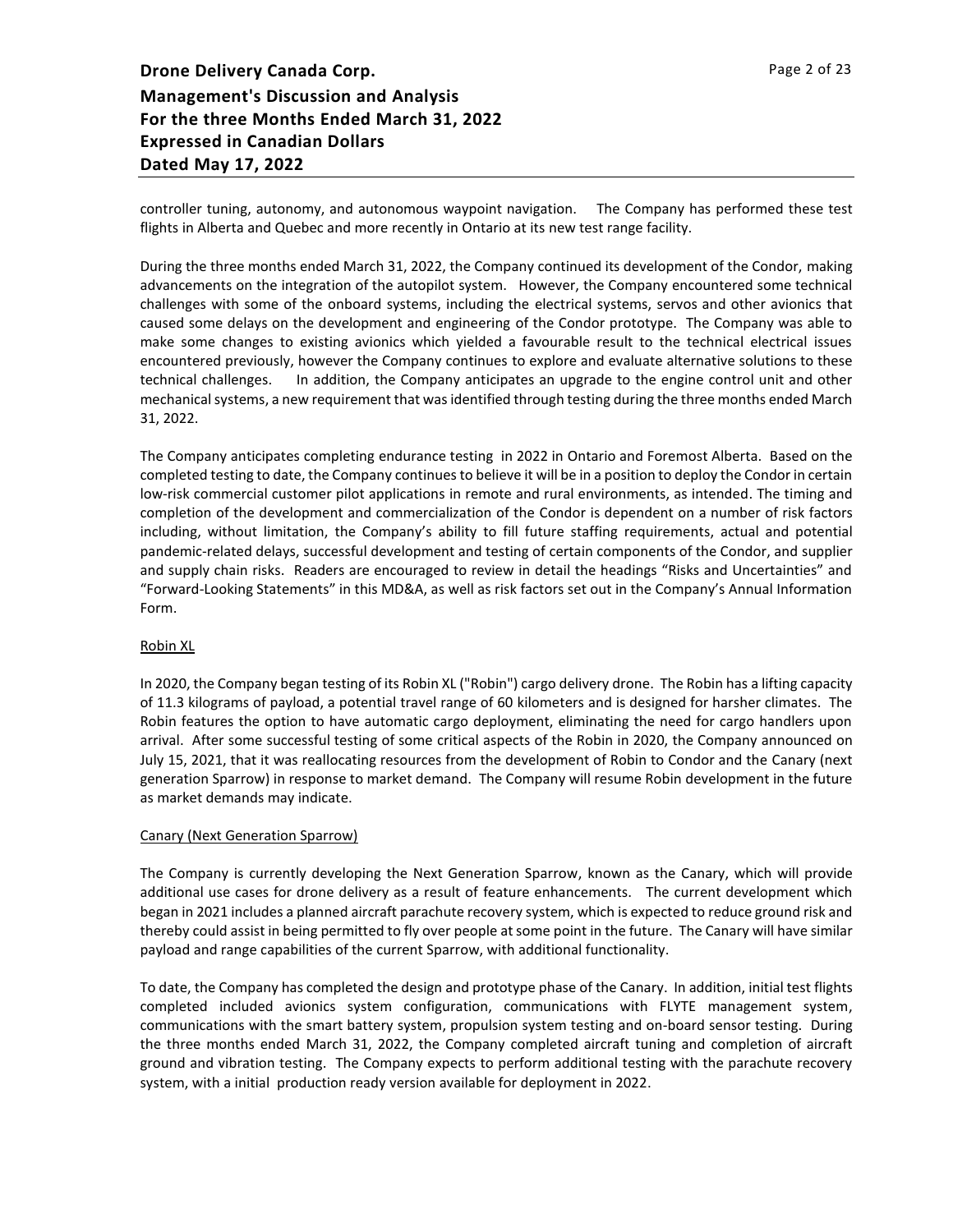## FLYTE

FLYTE is the Company's proprietary flight management software and the core component of the Company's delivery platform. The Company is continually developing and enhancing FLYTE to add new functionality and use cases to further enable delivery capabilities depot-to-depot. Integration of FLYTE and other proprietary and third party technology is a on going requirement for the Company, as such the Company will continue to invest in the development and enhancement of FLYTE on a long-term basis.

During the three months ended March 31, 2022, the Company completed an update to its proprietary FLYTE software, which included route enhancement features such as "hub and spoke". The Company is currently in the process of testing some of these enhancements at the Company's test range in Ontario and anticipates them to be available in 2022.

## Future Technology

The Company is currently in the process of assessing and evaluating detect and avoid ("DAA") technology for integration into the Company's drones and proprietary technology, amongst other related technologies. DAA will enable the Company to reduce air risk as defined by Transport Canada and other regulators. The Company will continue to rely on visual observers for operations that have this requirement, until such DAA technology has been developed and integrated. Although the Company is in the process of assessing and evaluating DAA technology from a technological, regulatory, and financial feasibility aspect, no assurance can be given that such DAA technology will be developed and or advanced by the Company, if the DAA technology is not feasible. The Company may ultimately use a combination of drone-based and ground based DAA with or without visual observers as required to meet the regulations of the regulator where the Company intends to operate.

## **Commercial Agreements**

## *DSV Air & Sea Inc.*

On October 23, 2019, with the assistance of Air Canada, the Company entered into a commercial agreement dated October 22, 2019, with DSV Air & Sea Inc. Canada ("**DSV**"). The first DSV route became operational on March 23, 2020, with an initial term of fifteen months.

On June 22, 2020, with the assistance of Air Canada, the Company entered into a second commercial agreement dated June 22, 2020, with DSV to deploy DDC's drone delivery platform, with the intent for DSV to deliver healthcare related cargo from DSV's warehouse in Milton, Ontario to DSV customers locally. The term of this agreement was three months with full payment being made upfront by DSV. The second route became operational on August 27, 2020, moving cargo from DSV's warehouse in Milton, Ontario to a DropSpot at Reckitt Benckiser in Milton, Ontario approximately 4 kilometers away and travelling across Highway 401. The term of the contract for the second route concluded in Q4 2020.

On June 24, 2021, the Company announced that it had renewed the agreement between DSV and the Company on a month-to-month basis for the first DSV route, as the initial term concluded during the three months ended June 30, 2021, as defined in the original agreement.

During the three months ended March 31, 2022, the Company received approval from Transport Canada for the implementation of dangerous goods transportation with the DSV route.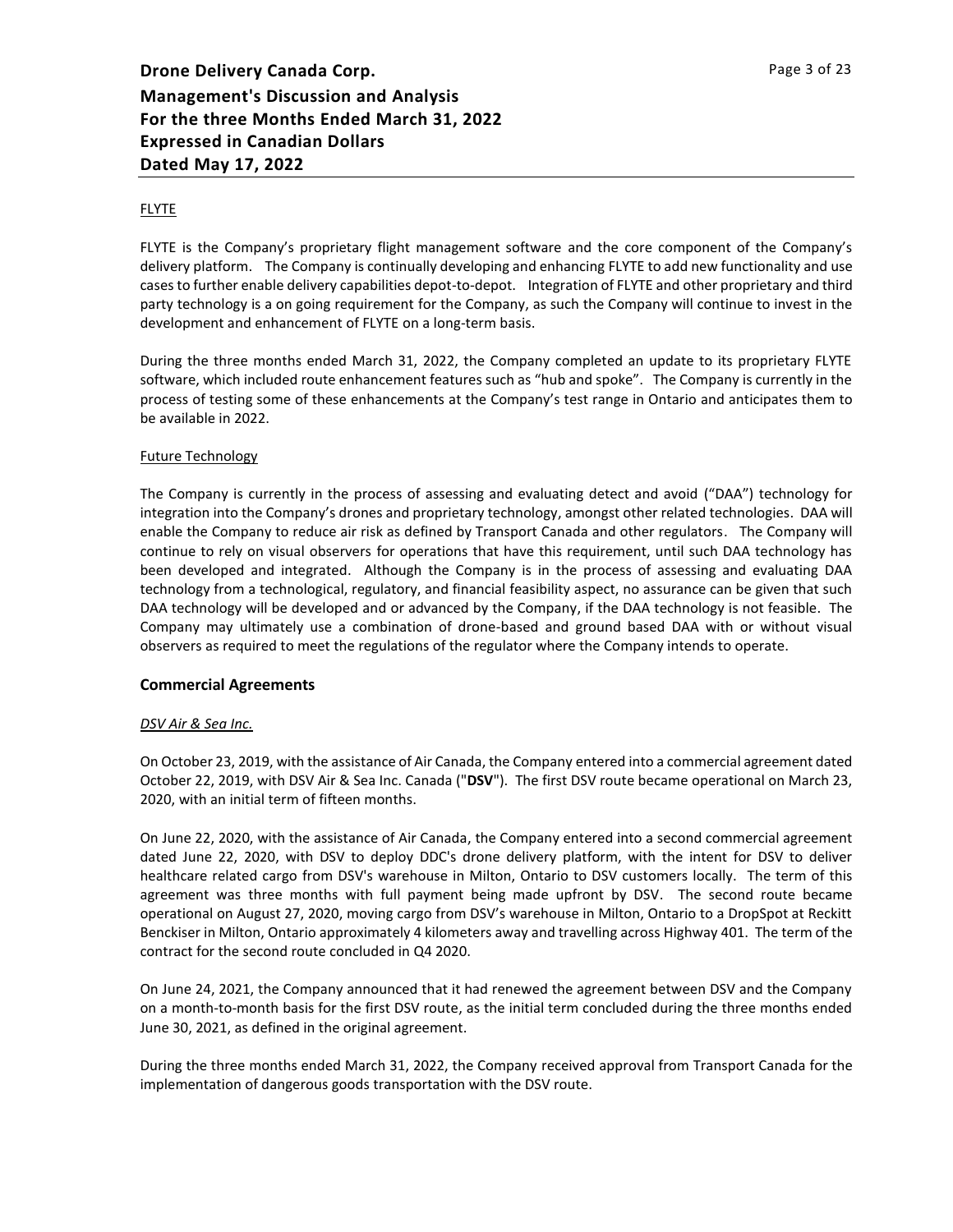## *GlobalMedic*

On June 4, 2020, the Company announced it entered into a commercial agreement with The David McAntony Gibson Foundation o/a GlobalMedic ("GM") to deploy DDC's patented drone delivery solution to provide service to the Beausoleil First Nation Community ("BFN") in Ontario.

The Company completed deployment and setup of site infrastructure in September 2020 and began commercial operations from BFN mainland to BFN Christian Island. The six month contract with GlobalMedic concluded during the first quarter of 2021, as defined in the original commercial agreement.

## *Georgina Island First Nation*

On July 30, 2020, with the assistance of Air Canada and the Pontiac Group, the Company entered into a commercial agreement with the Georgina Island First Nation ("GIFN") to deploy DDC's patented drone delivery solution to provide service to the GIFN community in Ontario.

The Company completed the deployment and setup of site infrastructure in October 2020 and began commercial operations in the GIFN community. The six month contract with Georgina Island First Nation concluded during the second quarter of 2021, as defined in the original commercial agreement.

## *University of British Columbia*

On May 20, 2021, the Company announced that it has been selected by the University of British Columbia ("UBC") to deploy DDC's patented drone delivery solution at the Stellat'en First Nation, for UBC's "Remote Communities Drone Transport Initiative" program. On July 15, 2021, the Company announced that it had signed a commercial agreement with UBC to deploy DDC's patented drone delivery solution between Stellat'en First Nation and the Village of Fraser Lake, located in Central Northern British Columbia, Canada. The term of the agreement is 12 months and includes an upfront payment as well as recurring monthly payments. The Company began implementation of the project during the third quarter of 2021 and the route became operational as of October 18, 2021.

## *Edmonton International Airport*

On July 8, 2021, the Company entered into commercial agreements with each of Edmonton International Airport ("EIA"), Apple Express Courier Ltd and Ziing Final Mile Inc. (the "Customers") to deploy DDC's patented drone delivery solution at the Edmonton International Airport. DDC will enable a defined route from EIA to make deliveries off airport property utilizing the Sparrow to service the customers. The term of the agreement is 12 months and includes an upfront payment as well as recurring monthly payments. The Company began implementation of the project during the third quarter of 2021 and continues work towards having the route become operational.

## *Bell Mobility Inc*

On April 13, 2022, the Company entered into a collaboration agreement with Bell Mobility Inc. ("Bell"), to work together for a three year term in respect of development of certain products and services in order to improve technology as it relates to 5G network and multi-access edge computing for autonomous drone performance. The collaboration will focus on the development of technologies that will evaluate, in a controlled environment, new capabilities to support Beyond Visual Line of Sight, Command and Control, Remote Identification, and Unmanned Aerial System Traffic Management, based on 5G and Multi-access Edge Compute.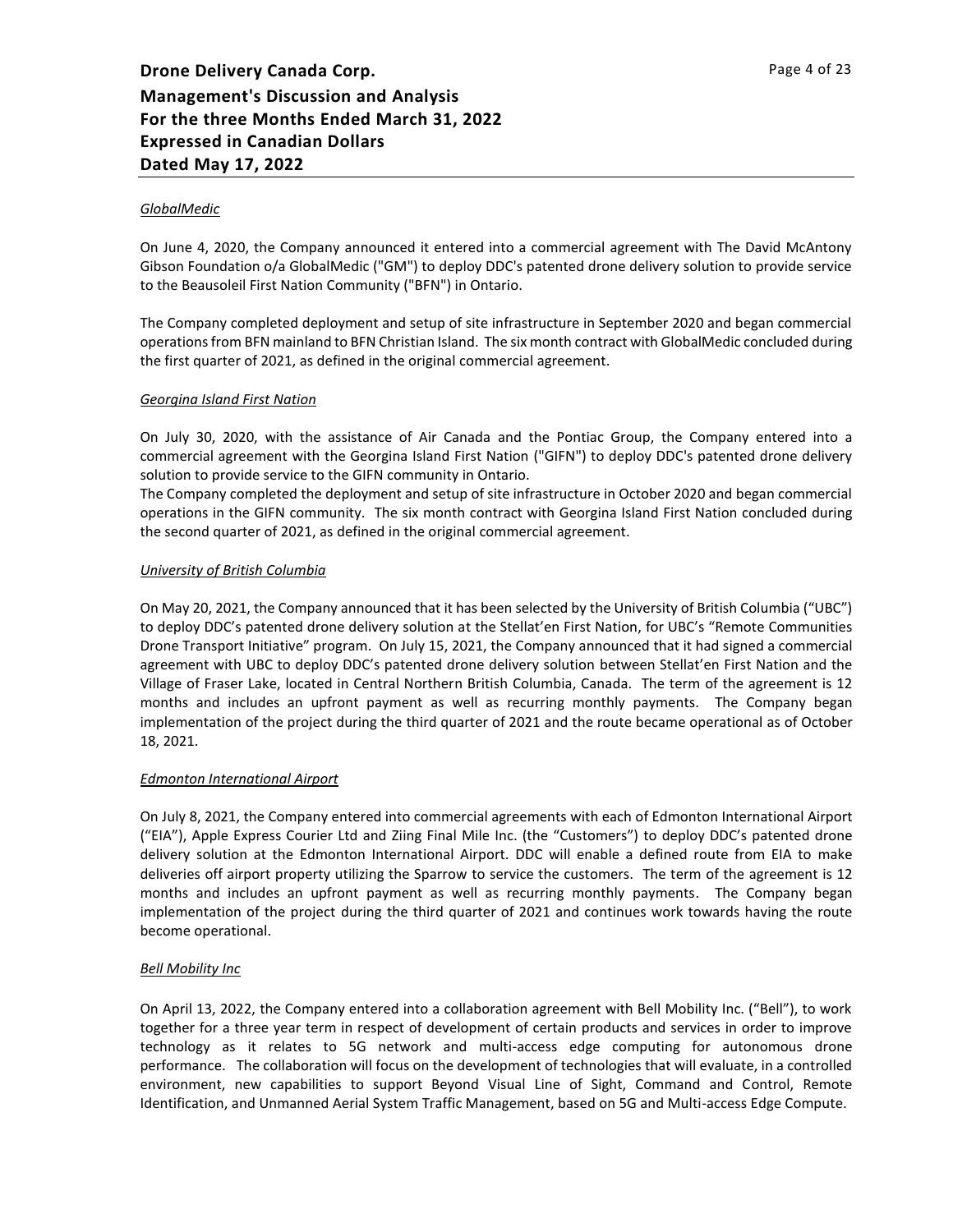## **Commercial Entry into the United States**

On July 9, 2020, the Company commenced the initial steps of the process to enter the United States market as a drone delivery operator.

The Company is in discussions with various potential US-based partners who have expressed positive interest in working with DDC to provide the Company's proprietary systems to support drone delivery solutions for multiple vertical markets and use-cases in multiple geographies.

During the year ended December 31, 2021, the Company completed its evaluation of the requirements under the 55lbs MTOW (maximum take-off weight) drone class for a US-based partner to operate the Canary according to the applicable United States legislation (FAA Part 135). The Canary is currently undergoing testing and development in Canada, and will progress testing to the USA once satisfactorily completed in Canada. The company will need to obtain various certifications in the USA, including a Type Certificate, Production Certificate, and Airworthiness Certificate, in addition to other requirements in order for the Canary to fly in the USA. Although the Company is in the process of testing and developing the Canary, no assurances can be given that the Canary will be developed satisfactorily from a regulatory, technological, and financial feasibility aspect that allows entry into the United States

The Company is currently permitted to conduct limited delivery operations in the United States using visual line of sight regulations under applicable United States legislation (FAA Part 107) and continues to explore US-based partnership opportunities to facilitate commercial and testing opportunities.

## **Additions to Management**

On February 4, 2021, the Company announced that it has expanded its Advisory Board, welcoming the addition of Ms. Nadine Miller, B.A.Sc, M.Eng, M.B.A., P.Eng. Ms. Miller joins the Company's Advisory Board bringing a broad global network, know-how and experience in mining, oil & gas, infrastructure, transportation, and artificial intelligence, to further enhance the Company's drone delivery solution into key industrial B2B markets.

On March 2, 2021, the Company announced it has further bolstered its sales and marketing team with the addition of a Director of Sales & Marketing, Mr. Armen Keuleyan.

On February 9, 2022, the Company announced the appointment of Steve Magirias as Chief Executive Officer, effective February 22, 2022. Steve brings over twenty years of experience with both mature well established organizations and nimble entrepreneurial companies, along with a combination of talents and experiences. His experience includes a background in manufacturing, product development, quality control and operations in wholesale, retail and direct to consumer markets. Steve most recently served as Vice President of Operations at The Orthotic group and previously held the role of COO at Roma Mouldings and previous senior positions in Don Anderson Haulage, Curtiss-Wright – Indal Technologies, and Husky Injection.

In addition, effective February 22, 2022, Michael Zahra departed as President and Chief Executive Officer and resigned as a director of the Company, and accepted a position with the Advisory Board. In connection with Mr. Zahra's departure, a severance amount of \$429,000 was paid during the three months ended March 31, 2022, as per the terms of his employment agreement.

On April 7, 2022, the Company announced the departure of Steve Bogie, Vice President, Flight Operations & Technology.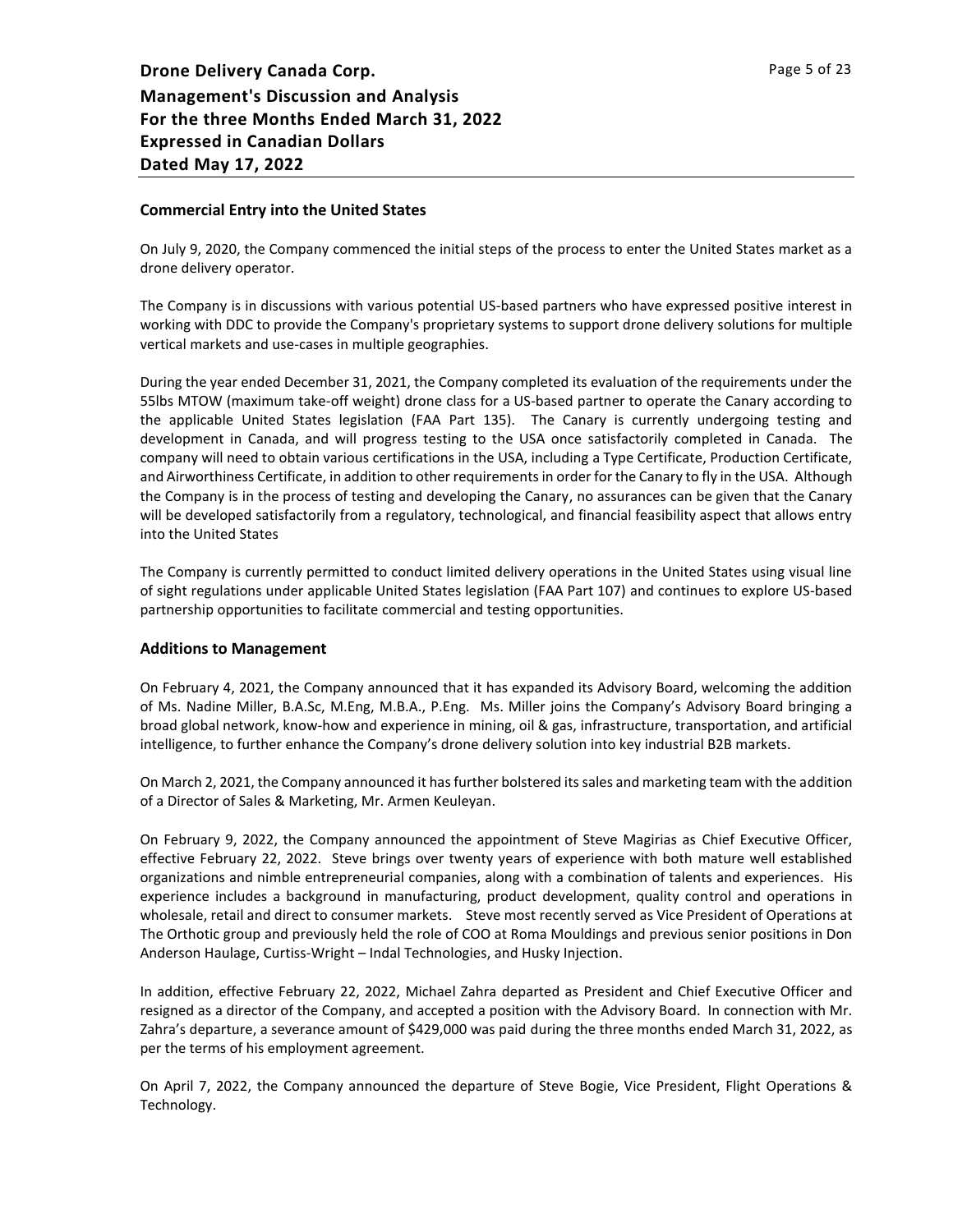## **Corporate Update**

On January 27, 2021, the Company announced that it had entered into an agreement for electronic media and webcast services, design, development and dissemination services (the "**EMC Agreement**") with Emerging Markets Consulting, LLC ("**EMC**") with respect to EMC providing investor relation services to the Company. Effective February 1, 2021, the EMC Agreement had an initial term of 90 days, wherein the Company paid EMC a non-refundable fee of \$150,000. EMC is a syndicate of investor relations consultants consisting of stock brokers, investment bankers, fund managers, and institutions that actively seek opportunities in the micro and small-cap equity markets.

On February 23, 2021, the Company announced that further to its press release of January 27, 2021, management of the Company increased its budget related to its investor relations activities in an effort to continue the Company's marketing and awareness campaigns using alternative methods following the unavoidable delays and cancellations of its previously planned and budgeted trade shows, conferences and conventions as a result of travel restrictions and limited person-to-person contact due to the Covid-19 pandemic (see the Company's press release dated November 9, 2020). Pursuant to existing arrangements previously announced with (i) EMC for electronic media and webcast services, design, development and dissemination services and (ii) Winning Media LLC ("**WM**") for strategic digital media services, marketing, and data analytics services, the Company agreed to pay an additional \$200,000 to each of EMC and WM.

On July 27, 2021, the Company announced that it had become the first publicly traded drone delivery company to be granted a domestic cargo licence under the Canada Transportation Act ("CTA) and Air Transport Regulations (Canada). The CTA licence is mandatory for any air carrier intending to provide scheduled, commercial air services in Canada, whether carrying cargo or passengers. Section 61(a)(i) of the CTA requires that, among other things, the Company must be able to establish at all times that at least 51% of the voting interests of the Company are owned and controlled by Canadians. In order to comply with such rule, the Company will seek to amend its constating documents to incorporate the necessary restrictions, which will be in line with other public Canadian airlines. In the meantime, DDC has received from the Minister of Transport an exemption from s. 61(a)(i) until June 22, 2022.

On January 5, 2022, the Company announced that it had completed an amalgamation with its wholly-owned subsidiary, 1336099 B.C. Ltd (formerly, Drone Delivery Canada Inc.), effective January 1, 2022. The amalgamated entity continued under the name "Drone Delivery Canada Corp".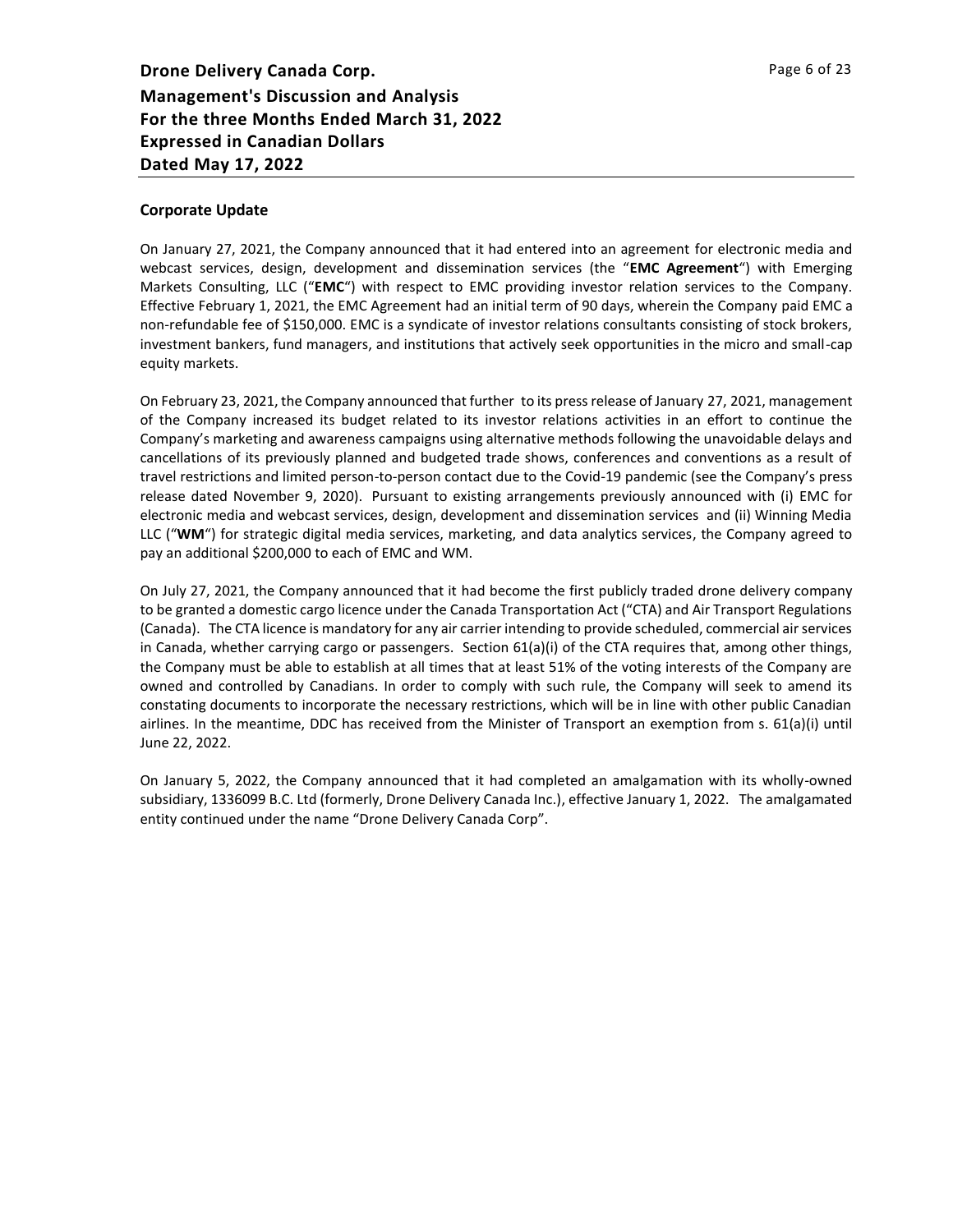## **Business Objectives and Milestones**

The Company closed a bought-deal prospectus offering on August 5, 2020, raising gross proceeds of \$9,257,000. On December 22, 2020, the Company closed a second bought-deal prospectus offering raising gross proceeds of \$12,003,200. The following table sets out the steps that the Company planned to complete by the end of 2020 and during the Company's 2021 and 2022 financial year in order to focus on an expansion of its technology and services using larger, heavier payload capacity vehicles, in order to increase distance and delivery capacity for its drone vehicles and broaden the range of addressable use case applications. The Company intends to further build out the Company's drone delivery logistics platform in Canada and potentially in non-Canadian jurisdictions by scaling the Company's management and the sales teams to provide additional resources for the expected commencement of commercialization and the anticipated expenditures required in order to complete such steps:

|                                                    | 2020            | 2020 Actual | 2021            | 2021 Actual | 2022        | 2022            |
|----------------------------------------------------|-----------------|-------------|-----------------|-------------|-------------|-----------------|
| Expected                                           | <b>Budgeted</b> |             | <b>Budgeted</b> |             | Actual      | <b>Budgeted</b> |
| <b>Expenditures</b>                                |                 |             |                 |             |             |                 |
| <b>Scaling of Management</b><br>Sales Teams<br>and | \$500,000       | \$305,087   | \$1,650,000     | \$1,031,541 | \$212,331   | \$550,000       |
| Product Development<br>and Commercialization       | \$875,000       | \$1,044,300 | \$2,375,000     | \$2,187,446 | \$627,110   | \$1,750,000     |
| <b>Commercial Testing</b>                          | \$1,000,000     | \$573,557   | \$1,300,000     | \$2,205,349 | \$606,022   | \$700,000       |
| International and<br><b>Domestic Marketing</b>     | \$75,000        | \$104,720   | \$475,000       | \$510,875   | \$189,665   | \$500,000       |
| <b>International Market</b><br>Penetration         | \$150,000       | \$94,173    | 950,000         | \$523,274   | \$171,760   | \$400,000       |
| <b>Total Expenditures</b>                          | \$2,600,000     | \$2,121,837 | \$6,750,000     | \$6,458,485 | \$1,845,054 | \$3,900,000     |

The Company's approximate spend for the three months ended March 31, 2022, of \$1,845,054 compared to a budget of \$3,9000,000 for the fiscal year 2022 is in line with management's expectations, considering the timing of expenditures and overall favourability in prior fiscal years. However, the Company expects a deviation from its original plan around scaling of management and sales teams, due to lower staffing requirements than anticipated. In addition, the company also expects a deviation around it international market penetration due to delays in product development and commercialization, as the Company continues through the commercialization and product development stage for the Condor, Canary and other related technologies such as detect and avoid, and FLYTE. The development of the Condor has incurred delays due to supply chain backlog issues from suppliers, in addition to delays caused by Covid-19, and more recently technological delays in development of certain systems related to the Condor. As a result, the Company expects to divert some funding from scaling of management and sales teams and international market penetration to product development and commercial testing.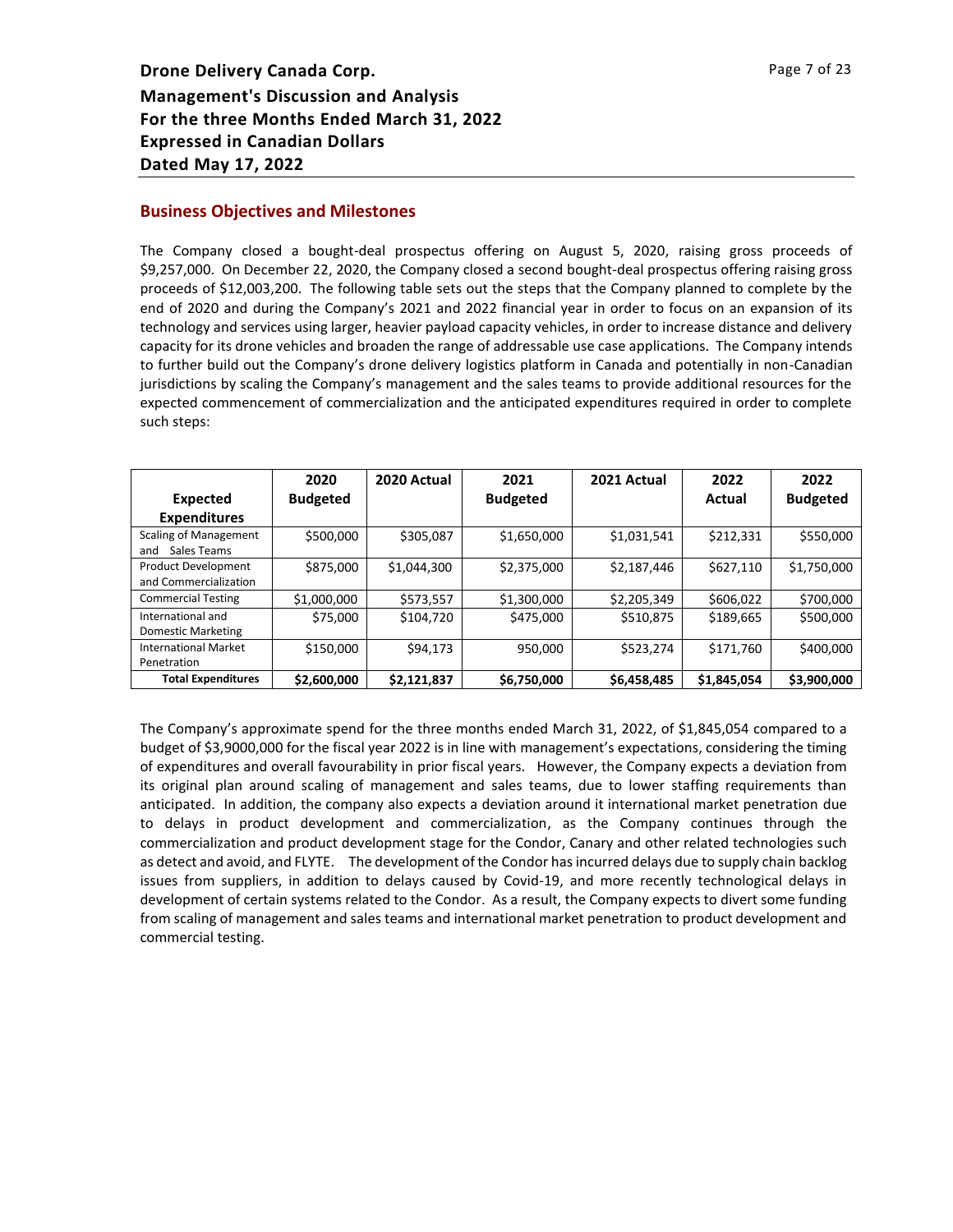# **Summary of Quarterly Results**

| <b>For the Period Ended</b> | <b>Revenue</b> | Net income<br>$(loss)$ <sup>(1)(2)</sup> | Net loss per share,<br>basic and diluted (3) (4) | <b>Total Assets</b> |
|-----------------------------|----------------|------------------------------------------|--------------------------------------------------|---------------------|
| 2022 - March 31             | 142,750        | (3,589,238)                              | (0.02)                                           | 29,189,159          |
| 2021 - December 31          | 115,349        | (3,070,545)                              | (0.02)                                           | 32,959,403          |
| $2021 - September 30$       | 6,286          | (3,326,435)                              | (0.01)                                           | 36,079,447          |
| $2021 - June 30$            | 18,712         | (3,867,265)                              | (0.02)                                           | 38,256,818          |
| 2021 - March 31             | 194,676        | (4,435,434)                              | (0.02)                                           | 41,143,337          |
| 2020 - December 31          | 202,652        | (3,356,844)                              | (0.02)                                           | 29,369,339          |
| 2020 - September 30         | 36,068         | (3,773,666)                              | (0.02)                                           | 18,548,656          |
| 2020 - June 30              | 24,000         | (2,884,003)                              | (0.02)                                           | 12,323,680          |

A summary of selected information for each of the eight most recently completed quarters is presented below:

(1) Loss from continuing operations attributable to owners of the parent, in total;

(2) Loss attributable to owners of the parent, in total;

<sup>(3)</sup> Loss from continuing operations attributable to owners of the parent, on a per-share and diluted basis; and

 $<sup>(4)</sup>$  Loss attributable to owners of the parent, on a per-share and diluted basis.</sup>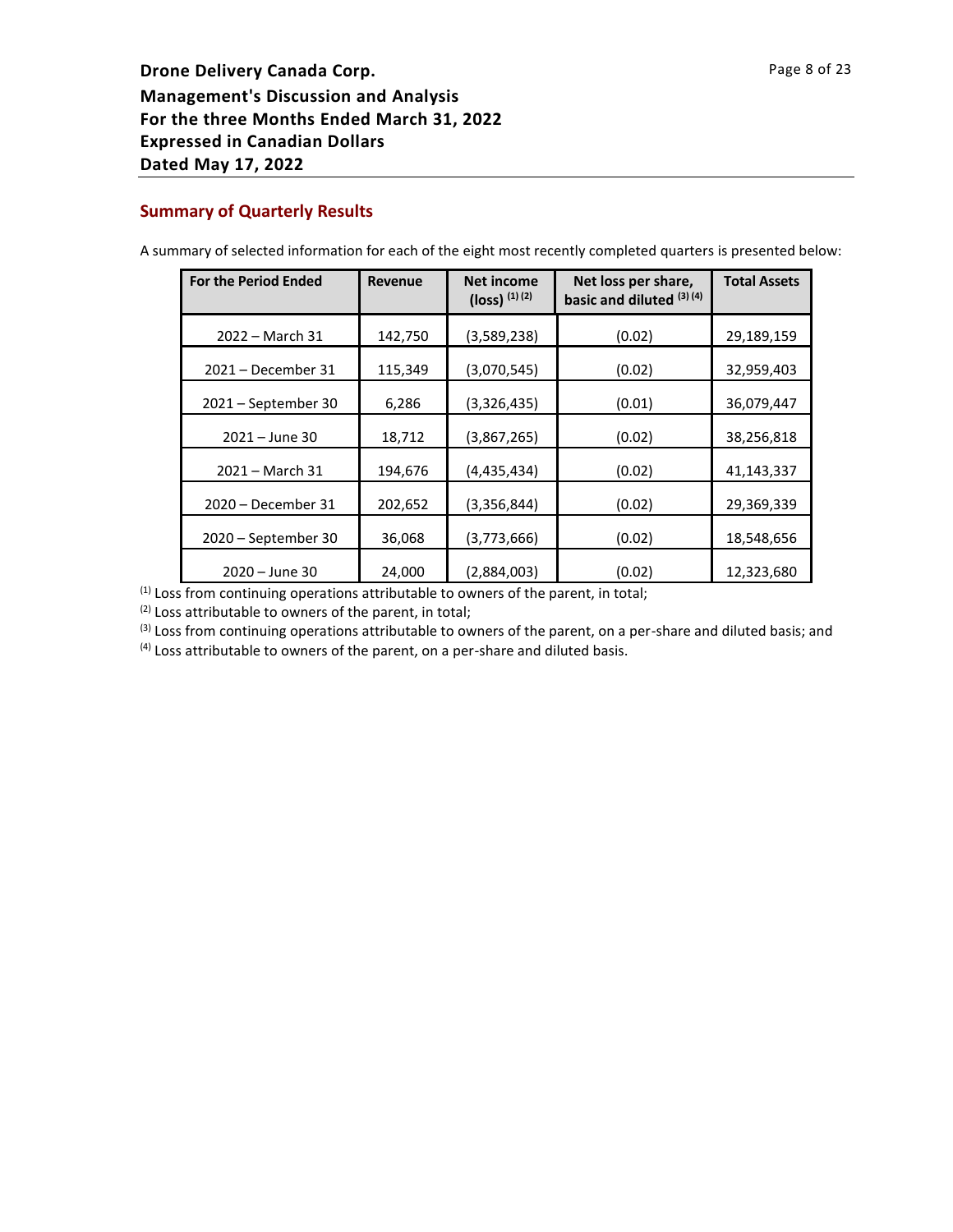# **Discussion of Operations for the three months ended March 31, 2022 and 2021**

The following discussion includes an explanation of the primary factors in changes in revenue and operating expenses for the three months ended March 31, 2022, and 2021.

|                                                  | Three Months Ended March 31, |             |             |        |
|--------------------------------------------------|------------------------------|-------------|-------------|--------|
|                                                  | 2022                         | 2021        | Change      |        |
|                                                  | \$                           | \$          | \$          | %      |
| DRONE SERVICE REVENUE                            | 142,750                      | 194,676     | (51, 926)   | $-27%$ |
| <b>OPERATING EXPENSES</b>                        |                              |             |             |        |
| Service Costs and materials                      | 56,732                       | 61,675      | (4,943)     | $-8%$  |
| Advertising & Promotion                          | 38,166                       | 1,244,251   | (1,206,085) | $-97%$ |
| Depreciation and amortization                    | 235,971                      | 208,278     | 27,693      | 13%    |
| Interest expense on lease obligations            | 9,549                        | 11,734      | (2, 185)    | $-19%$ |
| Consulting                                       | 619,474                      | 480,687     | 138,787     | 29%    |
| Impairment of equipment                          |                              | 43,847      | (43, 847)   | 0%     |
| Interest and bank charges                        | 5,435                        | 4,972       | 463         | 9%     |
| Personnel Expenses                               | 1,648,875                    | 1,012,464   | 636,411     | 63%    |
| Office and general                               | 451,442                      | 379,420     | 72,022      | 19%    |
| Professional fees                                | 134,749                      | 114,724     | 20,025      | 17%    |
| Shareholder information                          | 134,752                      | 78,475      | 56,277      | 72%    |
| Research and development                         | 300,102                      | 368,623     | (68, 521)   | $-19%$ |
| Share-based compensation                         | 118,173                      | 624,033     | (505, 860)  | $-81%$ |
| <b>OPERATING EXPENSES</b>                        | 3,753,419                    | 4,633,183   | (879, 764)  | $-19%$ |
| <b>OPERATING LOSS</b>                            | (3,610,669)                  | (4,438,507) | 827,838     | $-19%$ |
|                                                  |                              |             |             |        |
| Interest Income                                  | (23,969)                     | (10, 216)   | (13,753)    | 135%   |
| Foreign exchange<br>(Gains)/Losses               | 2,537                        | 7,143       | (4,606)     | $-64%$ |
| <b>NET LOSS AND</b><br><b>COMPREHENSIVE LOSS</b> | (3,589,238)                  | (4,435,434) | 846,196     | $-19%$ |

**Revenue** 

#### *Three Months Ended March 31, 2022 vs Three Months Ended March 31, 2021*

For the three months ended March 31, 2022, revenue was \$142,750 as compared to \$194,676 for the same period last year. The decrease in revenue is a result of the GlobalMedic and Georgina Island First nation contracts that were completed during first and second quarter of 2021, respectively, partially offset by an increase in revenue due to the inclusion of the UBC contract that became operational effective October 18, 2021.

#### Operating Expenses

#### *Three Months Ended March 31, 2022 vs Three Months Ended March 31, 2021*

Operating expenses for the three months ended March 31, 2022, decreased by \$879,764 or 19% as compared to the three months ended March 31, 2021. The decrease can be primarily attributed to advertising and promotion,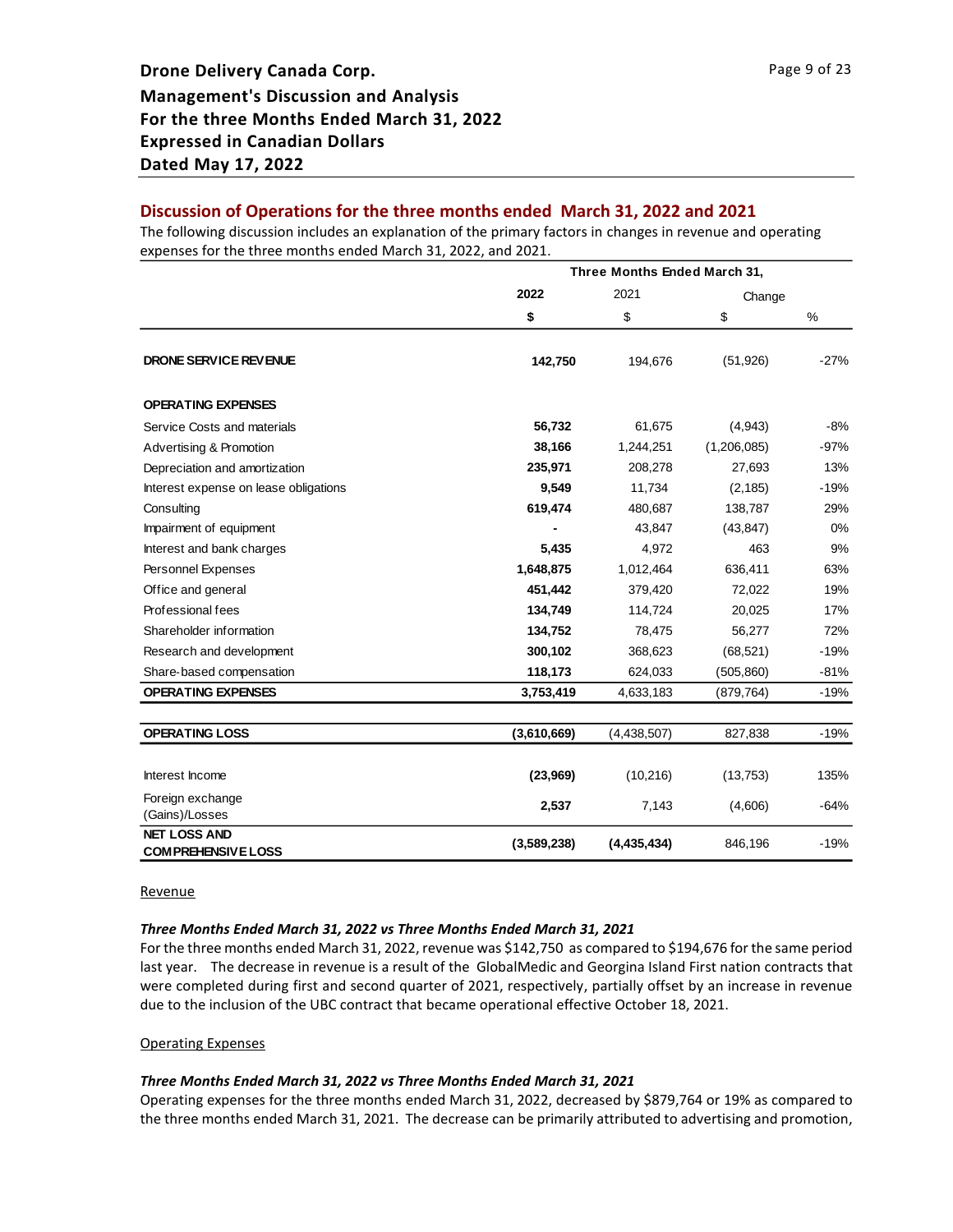share based compensation, and research and development expenditures, partially offset by an increase in personnel expenses, and consulting.

Advertising and promotion decreased by \$1,206,085 or 97% due to decreased spend on investor relations campaigns for electronic media, webcast and marketing services for the three months ended March 31, 2022 as compared to the same period last year.

Share based compensation decreased by \$505,860 or 81% due to stock options granted prior to December 31, 2021 being completely vested.

Service costs and materials decreased by \$4,943 or 8% due to lower support cost requirements for the Company's operational control centre, partially offset by incremental installation costs at customer projects, and an increase in repairs and maintenance costs. The Company is continually refining its requirements for its operational control centre as it continues through commercialization of its drone delivery solution, servicing additional customer contracts and an increase in repairs and maintenance. The Company incurs expenditures related to the deployment of its drone delivery solution to the customer's site, which include installation costs, transportation and materials, where the timing of such costs is dependant on a number of factors. The increase in repairs and maintenance was partially due to the Company experiencing an impact occurrence with a Sparrow drone at a customer operation during the implementation phase that resulted in delays. This occurrence did not result in a complete loss of the drone hardware, and as a result the Company was able to repair and service the drone back into its fleet.

Research and Development decreased by \$68,521 or 26% as a result of timing of expenditures and completion of specific projects including battery management systems, Robin XL, DroneSpot modifications and enhancements, which was partially offset by increased expenditures on testing of Condor, the development of Canary, and FLYTE route enhancements.

Personnel expenses increased by \$636,411 or 63% as a result of higher staffing levels to support additional customer contracts and administrative functions. The Company currently incurs labours costs for safety pilots, visual observers, and operators for the operational control centre in connection with customer contracts for the duration of the project in addition to the implementation phase. In addition, a severance amount of \$429,000 was paid to the former CEO as per the terms of his employment agreement.

# **Liquidity and Capital Resources**

The Company had working capital as at March 31, 2022 of \$23,283,131 (December 31, 2021 – \$26,631,913), and cash and cash equivalent balance of \$24,322,228 (December 31, 2021 - \$27,674,955).

The Company has no credit facilities with financial institutions. Accordingly, its financial instruments consist of cash, short-term investments, trade receivables, and trade and other payables. Unless otherwise noted, the Company does not expect to be exposed to significant interest, currency or credit risks arising from these financial instruments. The Company estimates that the fair value of these financial instruments approximatestheir carrying values because of their short-term nature.

At this time, the Company is not anticipating an ongoing profit from operations, therefore it will be dependent on its ability to obtain equity or debt financing for growth. The Company may need additional capital and may raise additional funds should the board of directors of the Company (the "Board of Directors") deem it advisable. To date, the Company has had negative operating cash flow because its revenues did not exceed its operating expenses. In addition, as a result of the Company's business plans for the development of its services, the Company expects cash flow from operations to be negative until revenues improve to offset its operating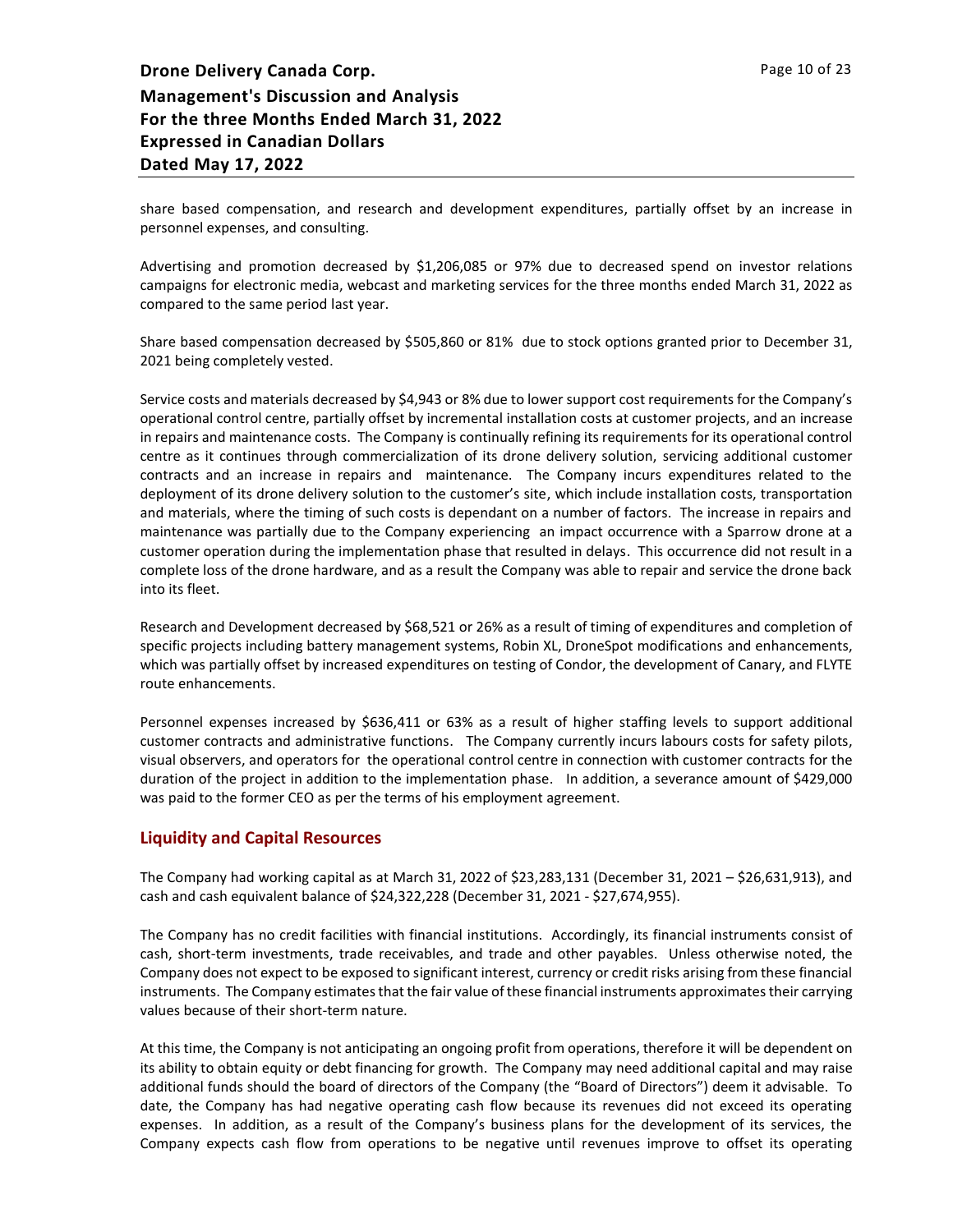expenditures. The Company's cash flow from operations may be affected in the future by expenditures incurred by the Company to continue to develop its products and services. The amounts set out above for use as working capital may be used to offset this anticipated negative operating cash flow.

# **Critical Accounting Estimates**

The preparation of financial statements in conformity with IFRS requires management to make estimates and assumptions that affect the reported amounts of assets and liabilities and disclosure of contingent assets and liabilities at the date of the financial statements, and the reported amounts of revenues and expenditures during the reporting period. Examples of significant estimates made by management include estimating the useful life of equipment and assumptions used for share-based compensation. Actual results may differ from those estimates. A detailed summary of the Company's critical accounting estimates and sources of estimation is included in Note 2 to the December 31, 2021 audited annual consolidated financial statements.

# **Off-Balance Sheet Arrangements**

The Company does not have any off-balance sheet arrangements that have, or are reasonably likely to have, an effect on the results of operations or financial condition of the Company.

# **Capital Management**

The Company manages, as capital, the components of shareholders' equity and its cash. The Company's objectives, when managing capital, are to safeguard its ability to continue as a going concern and to maintain a flexible capital structure which optimizes the costs of capital at an acceptable risk.

The Company manages its capital structure and makes adjustments to it in light of changes in economic conditions and the risk characteristics of the underlying assets. To maintain or adjust its capital structure, the Company may attempt to issue common shares, borrow or adjust the amount of cash. The Company does not anticipate the payment of dividends in the foreseeable future.

The Company considers its capital to be equity, comprising share capital, share-based payments reserve and deficit, which at March 31, 2022 totalled \$27,290,800 (December 31, 2021 - \$30,761,865). The Company manages capital through its financial and operational forecasting processes. The Company reviews its working capital and forecasts its future cash flows based on operating expenditures, and other investing and financing activities. Information is provided to the Board of Directors of the Company. The Company's capital management objectives, policies and processes have remained unchanged during the three months ended March 31, 2022.

# **Related Party Transactions**

a) Key Management Compensation

Key management personnel include those persons having authority and responsibility for planning, directing and controlling the activities of the Company as a whole. The Company has determined that key management personnel consist of members of the Company's Board of Directors, executive officers and certain consultants.

During the three months ended March 31, 2022, and 2021 the following compensation amounts were incurred in respect of key management personnel: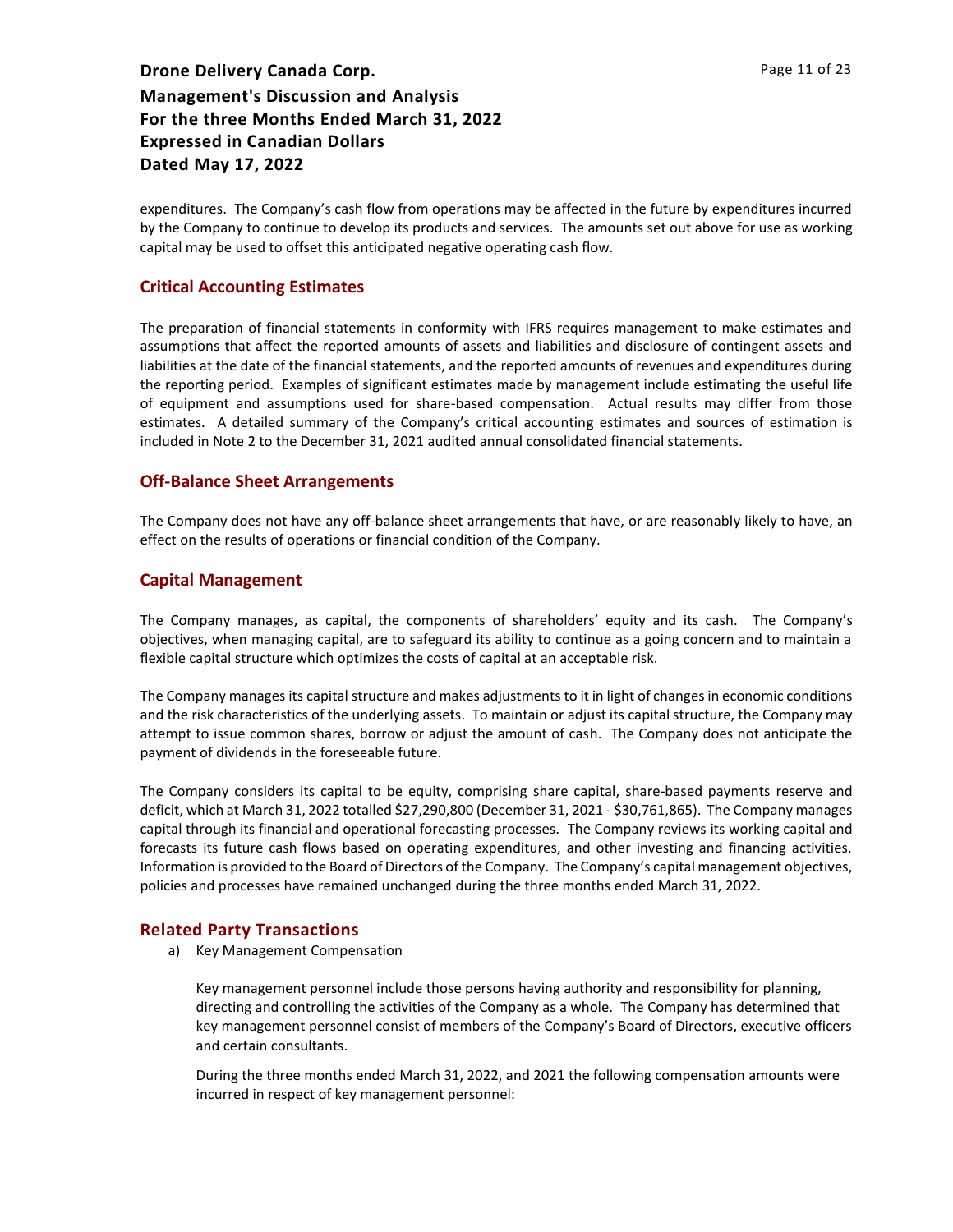|                              | March 31, 2022 | March 31, 2021 |
|------------------------------|----------------|----------------|
| Consulting fees and salaries | $958,735$ \$   | 650,950        |
| Share based compensation     | 58.877         | 454,305        |
|                              | $1,017,612$ \$ | 1,105,255      |

During the three months ended March 31, 2022 and 2021, the Company allocated the \$958,735 (2021 - \$ 650,950) of consulting fees and salaries based on the nature of services provided: expensed \$330,000 (2021 - \$374,000) to consulting; and expensed \$628,755 (2021 - \$276,950) to personnel expenses, of which \$429,000 relates to the severance payment for the former CEO.

As at March 31, 2022, consulting fees of \$26,555 (December 31, 2021 - \$389,800) remain unpaid are included in trade and other payables. Consulting fees of \$nil (December 31, 2021 - \$23,500) paid in advance are included in prepaid expenses.

The Company has an employment agreement with its CEO which provides that in the event the CEO's employment is terminated by the Company without cause, (i) a lump sum payment equal to 12 months' salary, or (ii) within twenty four months of, or in anticipation within 180 days of, a change in control, a termination payment equal to 18 months' salary, at \$325,000 per annum, is payable. If the termination had occurred on March 31, 2022, the amount payable under this agreement would be \$325,000.

The Company has an employment agreement with its CFO which provides that the CFO is entitled to, in the event that the CFO's employment is terminated (i) by the Company without cause, the greater of one month per year of service and six months' of notice or a termination payment in lieu thereof (as at March 31, 2022 representing a minimum payment of \$108,000), or (ii) by the Company within twelve months following or within 180 before in anticipation of a change in control, a lump-sum payment equal to twelve months' salary (as at March 31, 2022 representing a payment of \$216,000).

The Company has consulting agreements with a corporation controlled by a former director, a corporation controlled by a former Vice President, a corporation controlled by the former Chief Executive Officer and a corporation controlled by the former Chief Technology Officer, which provide that in the event the consulting agreements are terminated without cause, a termination payment for consulting fees for the remainder of the term, ranging from \$210,000 to \$282,000 per annum depending on the agreement, is payable. If all such terminations had occurred on March 31, 2021, the total amount payable under the agreements would be \$1,108,000.

- b) During the three months ended March 31, 2022, rent of \$9,530 (March 31, 2021 \$8,267) was paid to a company jointly controlled by the former Chief Technology Officer and the former Chief Executive Officer of the Company. As at March 31, 2022, \$2,767 was included in prepaid expenses (December 31, 2021 -\$2,767).
- c) During the three months ended March 31, 2022, marketing and advertising expenses of \$10,000 (March 31, 2021 - \$10,000) was paid to a company controlled by the former Chief Executive officer of the Company.
- d) During the three months ended March 31, 2022, legal fees of \$124,728 (March 31, 2021 \$85,293) were accrued or paid to a law firm in which a director of the Company is a partner. As at March 31, 2022, \$44,511 was included in accounts payable and accrued liabilities (December 31, 2021 - \$25,216).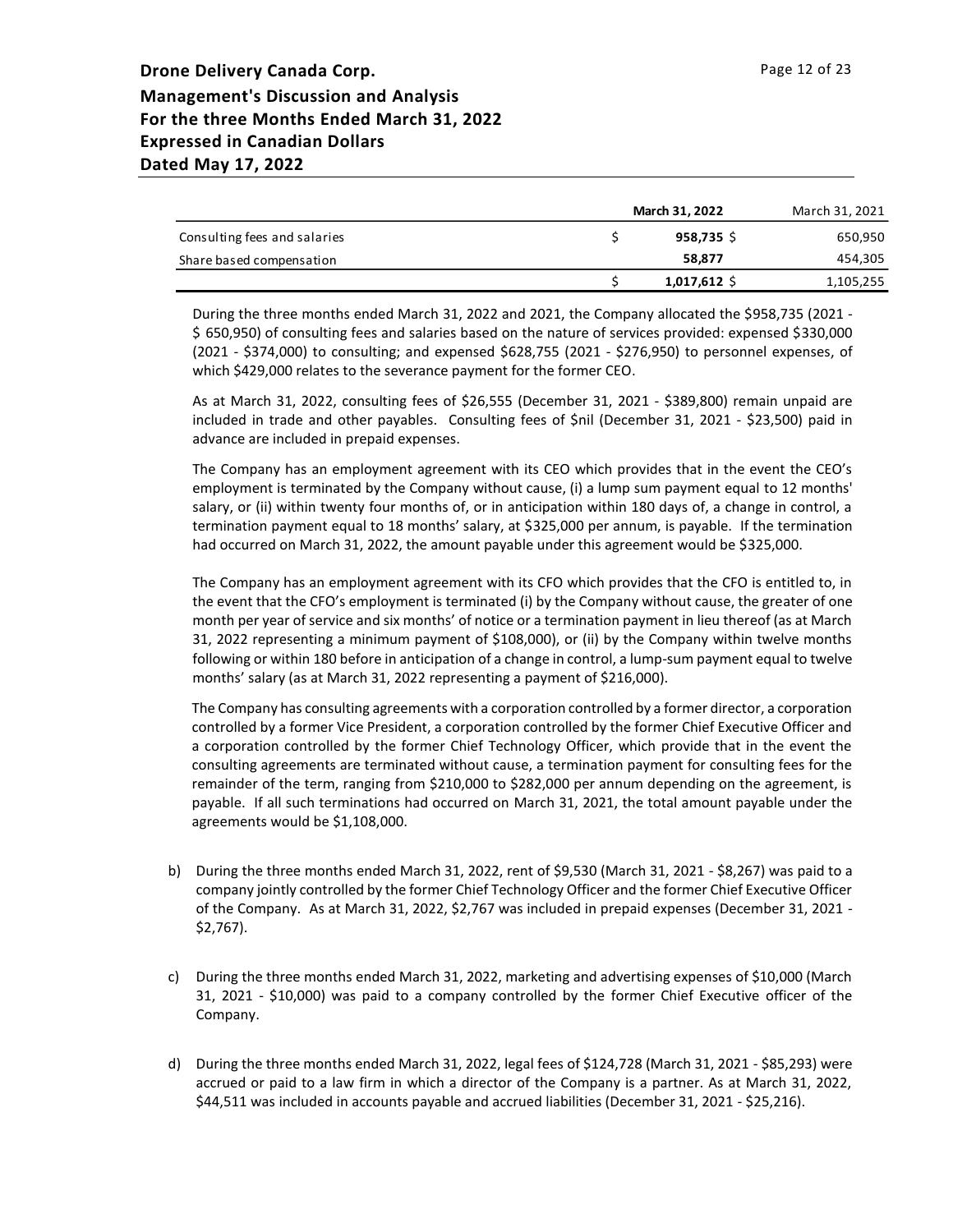e) During the three months ended March 31, 2022, board of directors fees of \$30,250 (March 31, 2021 - \$nil) was paid to the members of the board of directors as remuneration for their services. As at March 31, 2022, \$22,250 was included in accounts payable and accrued liabilities (December 31, 2021 - \$22,250).

# **Additional Disclosure for Venture Issuers Without Significant Revenue**

Office and general for the three months ended March 31, 2022 and 2021 are comprised of the following:

| <b>Three Months Ended March 31</b> | 2022    | 2021    |  |
|------------------------------------|---------|---------|--|
|                                    | (\$)    | (\$)    |  |
| <b>Office and General</b>          | 180,723 | 102,139 |  |
| Computer & Software Expense        | 96,606  | 71,750  |  |
| <b>Travel Expense</b>              | 21,527  | 67,789  |  |
| Rent                               | 36,196  | 33,155  |  |
| Insurance                          | 74,098  | 41,899  |  |
| Utilities                          | 34,373  | 35,175  |  |
| Freight                            | 7,919   | 27,513  |  |
|                                    | 451,442 | 379,420 |  |
|                                    |         |         |  |

# **Disclosure of Outstanding Share Data**

The Company's authorized share capital is unlimited common shares without par value. As at May 17, 2022, there were 224,199,012 issued and outstanding common shares. In addition, there were 7,776,671 share options outstanding, at exercise prices ranging from \$0.50 to \$1.80 and 13,531,918 warrants outstanding at exercise prices ranging from \$0.70 to \$1.20 per share.

# **Risks and Uncertainties**

The success of the Company is dependent, among other things, on obtaining sufficient funding to enable the Company to develop its business. There can be no assurance that the Company will be able to obtain adequate financing in the future or that the terms of such financing will be favourable. Failure to obtain such additional financing could result in delay or indefinite postponement of further development of its projects with the possible loss of such projects. The Company may require new capital to continue to operate its business, and there is no assurance that capital will be available when needed, if at all. It is likely such additional capital will be raised through the issuance of additional equity, which will result in dilution to the Company's shareholders.

The operations of the Company may require licenses and permits from various local, provincial and federal governmental authorities. There can be no assurance that the Company will be able to obtain all necessary licenses and permits that may be required to carry out development of its business or operations.

Certain directors or proposed directors of the Company are also directors, officers or shareholders of other companies. Such associations may give rise to conflicts of interest from time to time. The directors of the Company are required by law to act honestly and in good faith with a view to the best interests of the Company and to disclose any interest, which they may have in any project opportunity of the Company. If a conflict of interest arises at a meeting of the Board of Directors, any director in a conflict will disclose his interest and abstain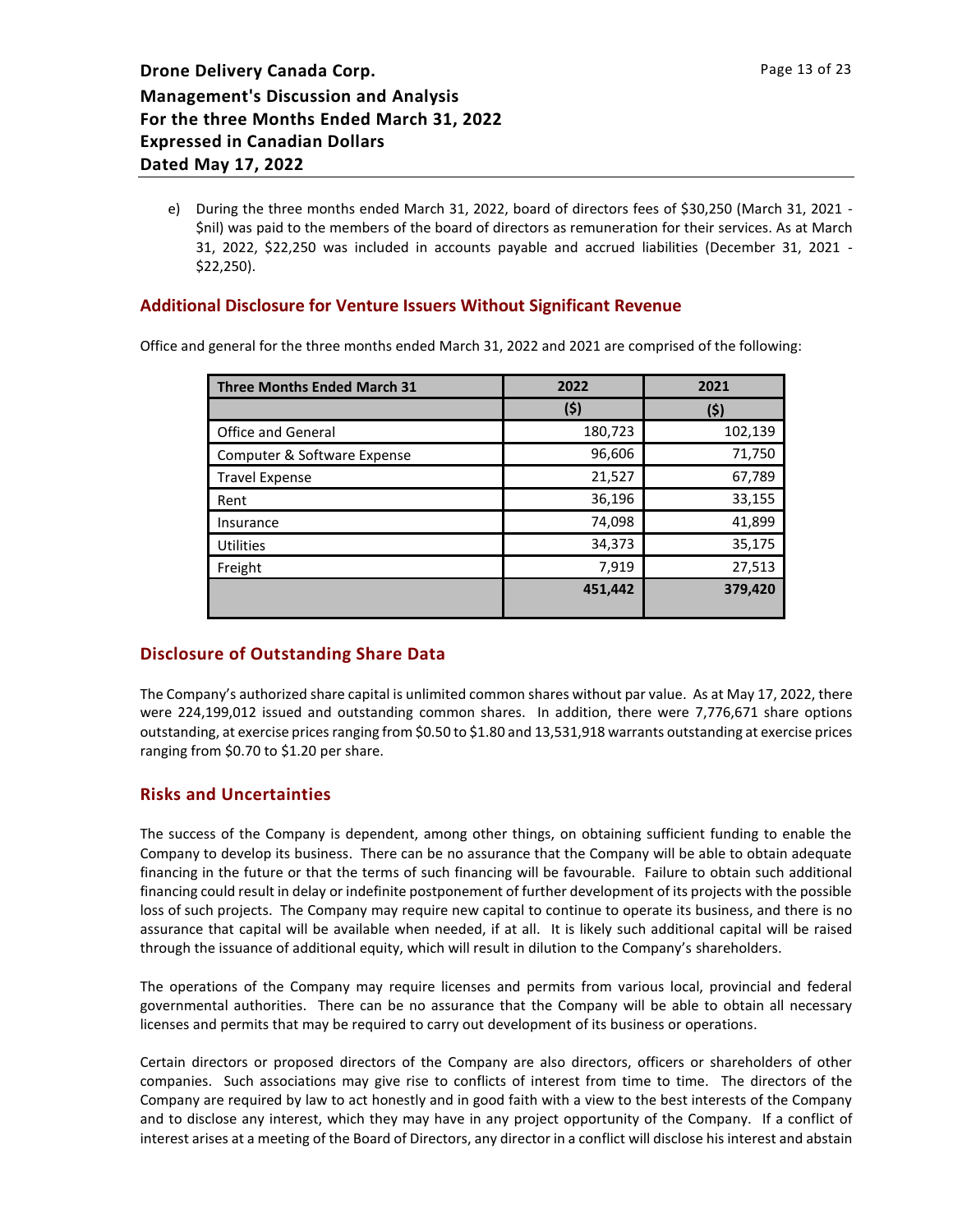from voting on such matter. In determining whether or not the Company will participate in any project or opportunity, the directors will primarily consider the degree of risk to which the Company may be exposed and its financial position at that time.

As might be reasonably anticipated in a transportation (land, marine, air) industry and related business and operations, the Company may, and expects, to have occurrences from time to time, in testing, at pilot projects or at commercial operations, resulting in the full or partial loss and resulting write-off of a drone or related system hardware, employee or third party bodily injury, damage to third party property, pause in operations, pause in revenue from commercial operations, pause in regulatory licence(s), breach of contract, inability to secure future contracts, inability to raise funds, loss of brand reputation, unfavourable impact on stock price or other unfavourable impact on the Company, and/or claims for liability, for which the Company may or may not have sufficient insurance or financial ability to endure.

The Company does not have a historical track record of operating upon which investors may rely. Consequently, investors will have to rely on the expertise of the Company's management, and their own due diligence on the industry in which the Company intends to operate. The Company does not have a history of earnings or the provision of return on investment, and there is no assurance that it will produce revenue, operate profitably or provide a return on investment in the future.

## COVID-19

On March 11, 2020, the World Health Organization declared COVID-19 a pandemic. In mid-March 2020, federal, provincial, and local authorities in Canada, the United States, and other nations began to significantly restrict the ability of people to leave their homes and carry out normal day-day activities. These measures will have a significant, negative effect on the economy of all nations for an uncertain period of time. The duration and impact of COVID-19 is unknown at this time, and it is not possible to reliably estimate the impact that the length and severity of these developments will have on the financial results and conditions of the Company in future periods.

## Dependence on Key Employees

The Company's business and operations are dependent on retaining the services of a small number of key employees. The success of the Company is, and will continue to be, to a significant extent, dependent on the expertise and experience of these employees. The loss of one or more of these employees could have a materially adverse effect on the Company. The Company does not maintain insurance on any of its key employees.

## Potential Dilution

The issue of common shares of the Company upon the exercise of the options and warrants will dilute the ownership interest of the Company's current shareholders. The Company may also issue additional option and warrants or additional common shares from time to time in the future. If it does so, the ownership interest of the Company's then current shareholders could also be diluted.

## Aviation Risks

A significant portion of the DDC business is based on the operation and flight of unmanned aerial vehicles, or "drones". The operation of any aerial vehicle may pose a risk or hazard to those both in the air and on the ground. Furthermore, this is an evolving area of business and activity and the regulatory environment for drones has not yet fully developed. As such, in the event policy changes occur respecting the operation of drones, there is a risk the Company may find itself to be in non-compliance with these new regulations. While the Company has taken measures it deems appropriate to mitigate the risks associated with these activities, and while the Company will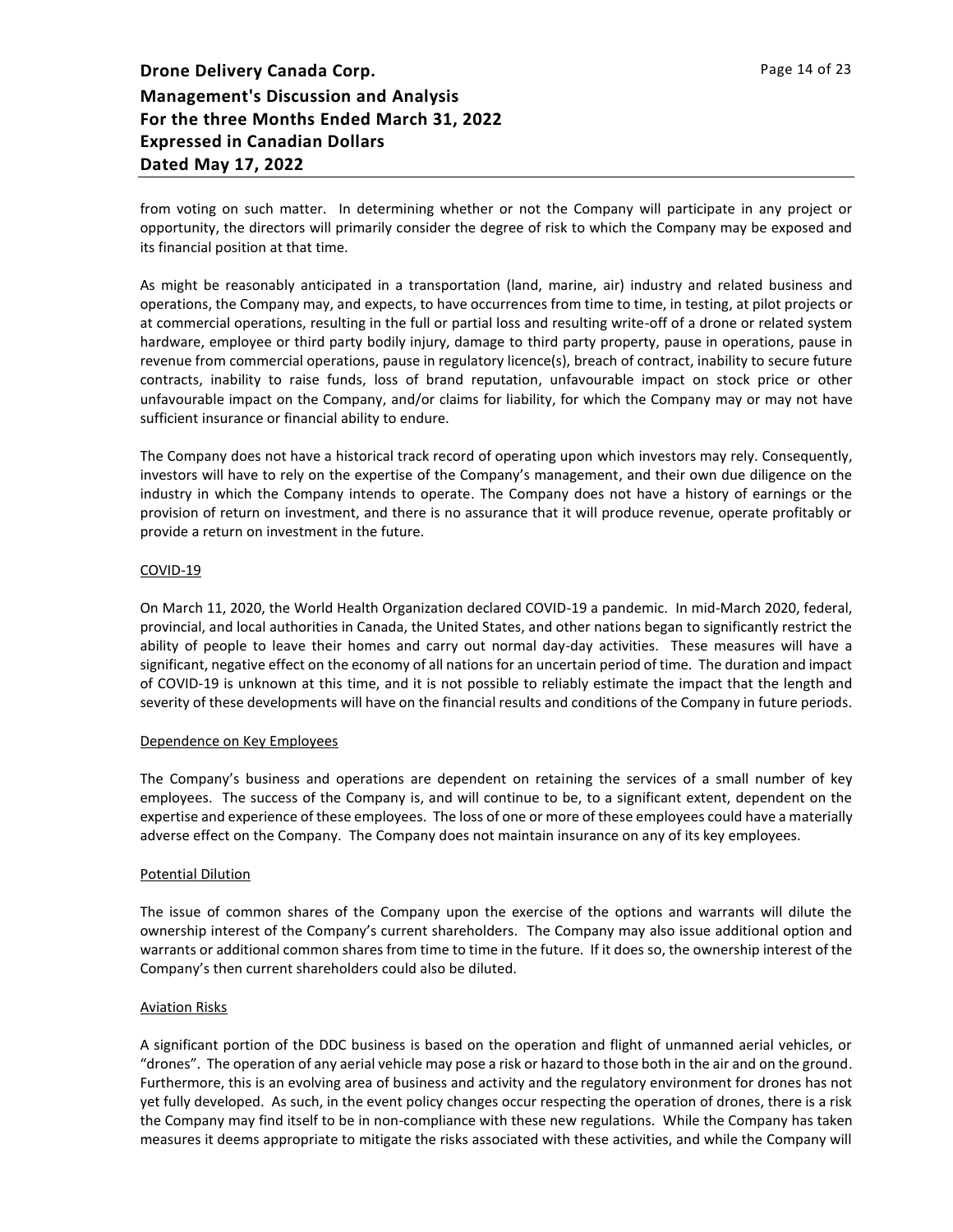strive to keep abreast on new regulatory changes associated with drones, there is no assurance that an incident involving one of these drones, or the Company's non-compliance with this evolving area of law and regulation, would not create a significant liability for the Company in the future.

#### Operational Risks

The Company will be affected by a number of operational risks and the Company may not be adequately insured for certain risks, including: cybersecurity, labour disputes; catastrophic accidents; fires; blockades or other acts of social activism; changes in the regulatory environment; impact of non-compliance with laws and regulations; and natural phenomena, such as inclement weather conditions, floods, earthquakes and ground movements. A defect, error, sabotage or failure in the Company's technology, or involving the Company's products and/or services, could result in injury, death or property damage and significantly damage the Company's reputation. There is no assurance that the foregoing risks and hazards will not result in damage to, or destruction of, the Company's technologies or products, personal injury or death, environmental damage, adverse impacts on the Company's operation, costs, monetary losses, potential legal liability and adverse governmental action, any of which could have a material and adverse impact on the Company's business, prospects, financial condition and results of operations. Although the Company does carry insurance for a number of risks, including but not limited to aviation, auto, and commercial general liability, the Company may be subject to or affected by liability or sustain loss for certain risks and hazards against which the Company cannot insure or which the Company may elect not to insure because of the cost. This potential lack of insurance coverage could have an adverse impact on the Company's business, prospects, results of operations and financial condition.

#### Current Global Financial Conditions and Trends

Securities of technology companies in public markets have experienced substantial volatility in the past, often based on factors unrelated to the financial performance or prospects of the companies involved. These factors include macroeconomic developments in Canada and globally, and market perceptions of the attractiveness of particular industries. The price of the securities of Companies in the technology sector are also significantly affected by proposed and newly enacted laws and regulations, currency exchange fluctuation and the political environment in the local, provincial and federal jurisdictions in which the Company does business. The economy remains in a period of significant economic volatility, which is expected to continue in the near to mid term.

#### Regulation and Permitting

Transport Canada is responsible for establishing, managing, and developing safety and security standards and regulations for civil aviation in Canada, and includes unmanned civil aviation (drones). Civil operations include law enforcement, scientific research, or use by private sector companies for commercial purposes. The Canadian Aviation Regulations (CARs) govern civil aviation safety and security in Canada, and by extension govern operation of drones in Canada to an acceptable level of safety.

Transport Canada continues to be a leader in the development of regulations for the commercial use of RPAs, and continues to move forward rapidly with its regulatory development. It is expected that new regulations permitting low-risk beyond visual line-of-sight (BVLOS) operations be published by Transport Canada in 2022. These rules will permit routine operations of more complex flights (including heavier aircraft, BVLOS operations, etc.) without requiring specific requirements.

Although failure to obtain necessary regulatory approvals from Transport Canada or other governmental agencies, including the granting of certain SFOCs, or limitations put on the use of RPAs in response to public safety concerns, may prevent the Company from testing or operating its aircraft and/or expanding its sales which could have an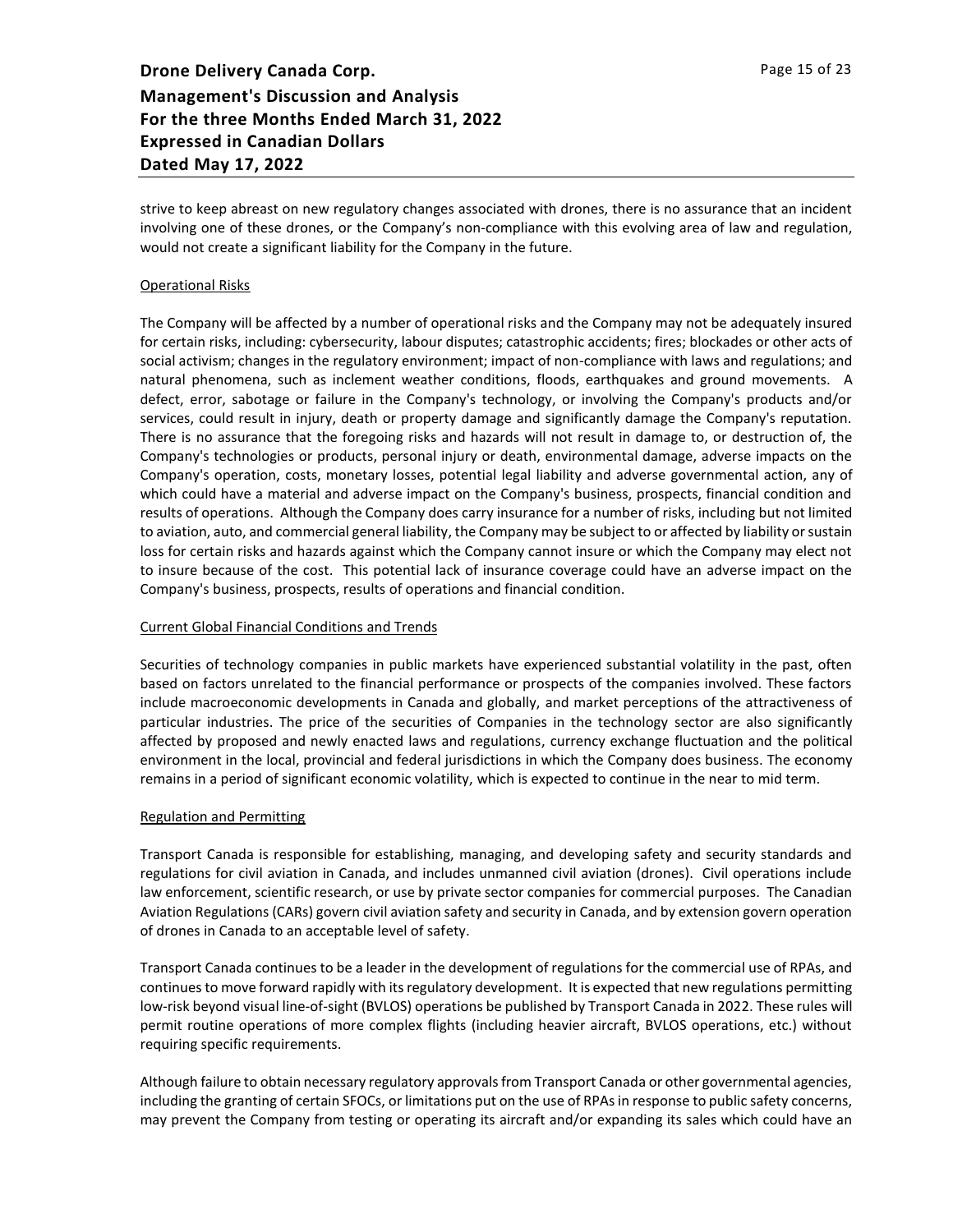adverse impact on the Company's business, prospects, results of operations and financial condition, it is anticipated that the advancement of Transport Canada's new regulations will mitigate these risks.

#### Evolving Markets

The Company's RPAS technologies are in new and rapidly evolving markets. The commercial RPAS market is in early stages of customer adoption. Accordingly, the Company's business and future prospects may be difficult to evaluate. The Company cannot accurately predict the extent to which demand for its products and services will develop and/or increase, if at all. The challenges, risks and uncertainties frequently encountered by companies in rapidly evolving markets could impact the Company's ability to do the following:

- generate sufficient revenue to obtain and/or maintain profitability;
- acquire and maintain market share;
- achieve or manage growth in operations;
- develop and renew contracts;
- attract and retain additional engineers and other highly-qualified personnel;
- successfully develop and commercially market products and services;
- adapt to new or changing policies and spending priorities of governments and government agencies; and
- access additional capital when required or on reasonable terms.

If the Company fails to address these and other challenges, risks and uncertainties successfully, its business, results of operations and financial condition would be materially harmed.

#### Legislative Regime

Although Transport Canada is progressing their updated RPAS regulations quickly, there is currently a limited legislation/regulatory framework in place specific to drones over 25 kg and the beyond visual line-of-sight operations of commercial drones in Canada or in the United States. All such operations are currently approved on a case-by-case basis, with company experience and safety processes being the major factors in gaining such approvals for such operations. The Company has secured the services of Canadian and United States drone regulatory experts in assessing the regulatory regimes of each county and who work with the applicable regulators to secure flight approvals. The Company continues to review the regulatory regimes in specific international jurisdictions to determine the viability of expanding operations to such other international jurisdictions.

Based on the regulatory development efforts on a global level, the Company's business plan with respect to United States and other international activities assumes a flexible legislative regime in such jurisdictions that allows such plans to be realized. If the Company cannot expand its operations in the United States or other international jurisdictions through local partners or otherwise or cannot fulfill its international business plan within the timeframes established by the Company, it could have a material adverse effect on the Company's business, prospects, financial condition and results of operations.

#### Industry Growth

The Company relies on industry experts and research reports to predict the potential in the drone delivery market. If such analysts have not predicted the market correctly, it can have an adverse effect on the Company's targeted customer and revenue base. As the drone industry is an evolving industry, the Company cannot accurately predict the future growth rates or sizes of these markets. Demand for these types of products and services may not increase, or may decrease, either generally or in specific markets, for particular types of products or during particular time periods. Although the Company plans to seek to expand its customer base in the future to potentially include foreign countries, governments, consumer, and commercial customers, there can be no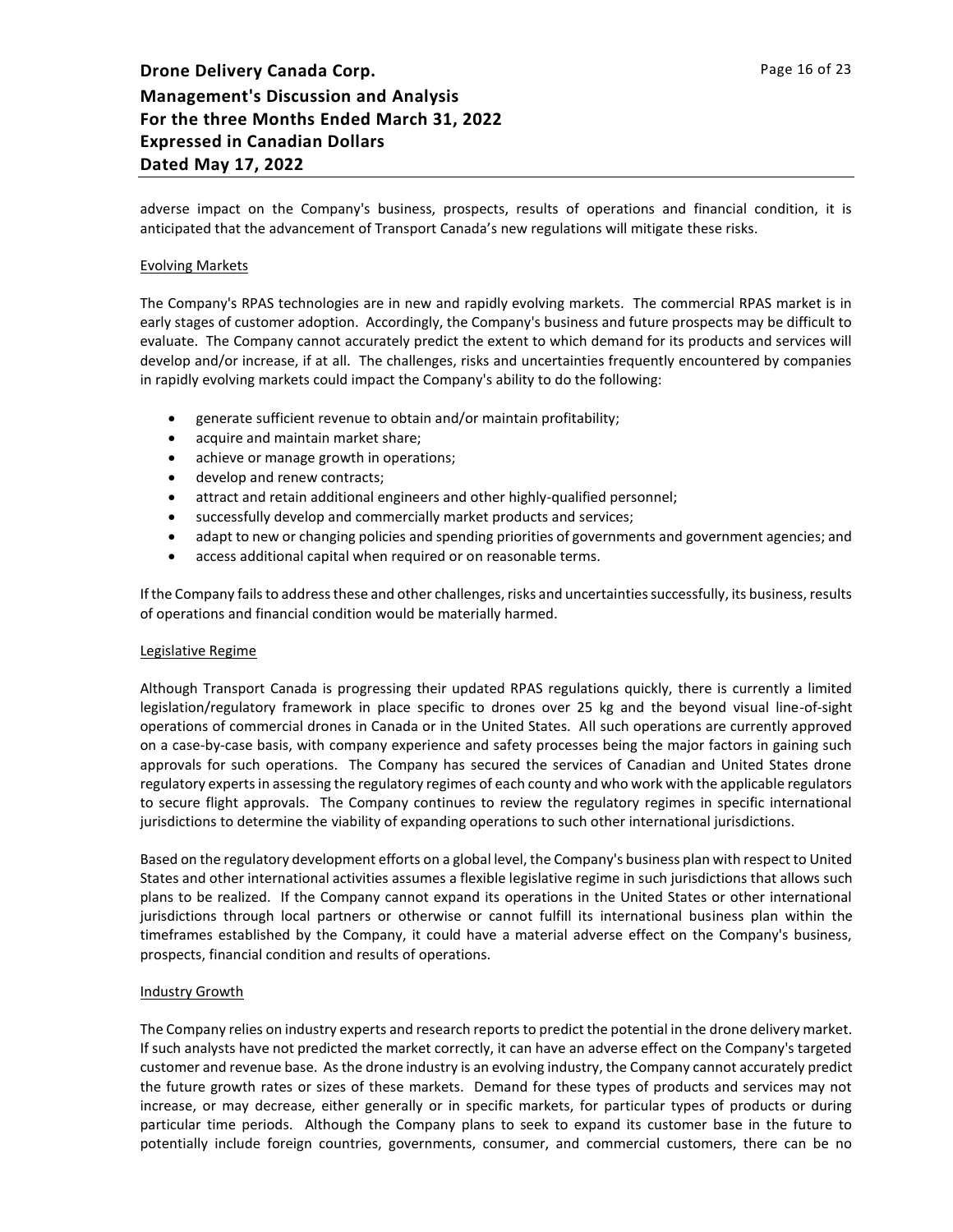assurance that such efforts will be successful. The expansion of the drone delivery markets in general, and the market for the Company's products and services in particular, depends on a number of factors, including but not limited to the following:

- customer satisfaction with these types of products and services;
- the cost, performance and reliability of the Company's products and services and products and services offered by competitors;
- customer perceptions regarding the effectiveness and value of these types of products and services;
- limitations on the Company's ability to market its products and services; and
- obtaining timely regulatory approvals.

#### Uncertainty of New Business Models

Forecasting the revenues and profitability for new business models is inherently uncertain and volatile. The Company's actual revenues and profits for its business models may be significantly less than the Company's forecasts. Additionally, these new business models could fail for one or more of the Company's products and/or services, resulting in the loss of the Company's investment in the development and infrastructure needed to support the new business models.

#### Speed of Introduction of Products and Services to the Marketplace

The Company's business is dependent on the speed with which it introduces its products and services to the market. The introduction of the Company's products and services to the market is inherently difficult to manage and keep on schedule, and there can be no assurance that the Company will be able to meet its development objectives or to meet market expectations. The Company may experience substantial delays in completing the development of its products and services which could negatively impact the Company's competitiveness in the market.

#### Undetected Flaws

There can be no assurance that, despite testing by the Company, flaws will not be found in the Company's products and services, resulting in loss of or delay in market acceptance. The Company may be unable, for technological or other reasons, to introduce products and services in a timely manner or at all in response to changing customer requirements. In addition, there can be no assurance that while the Company is attempting to finish the development of its technologies, products and services, a competitor will not introduce similar or superior technologies, products and services, thus diminishing the Company's advantage, rendering its technologies, products and services partially or wholly obsolete, or at least requiring substantial re-engineering in order to become commercially acceptable. Failure by the Company to maintain technology, product and service introduction schedules, avoid cost overruns and undetected errors, or introduce technologies, products and services that are superior to competing technologies, products and services would have a materially adverse effect on the Company's business, prospects, financial condition, and results of operations.

#### Risks of Operation in Urban Areas

Although the Company currently operates in remote, rural and suburban areas, it may in the future expand operation to urban centres. Urban environments may present increased complexity and certain challenges to the operators of RPAS. Although the regulators' primary aim when issuing flight approvals is to ensure the operation is conducted safely, there remains a remote chance that RPAS may accidentally collide with other aircrafts,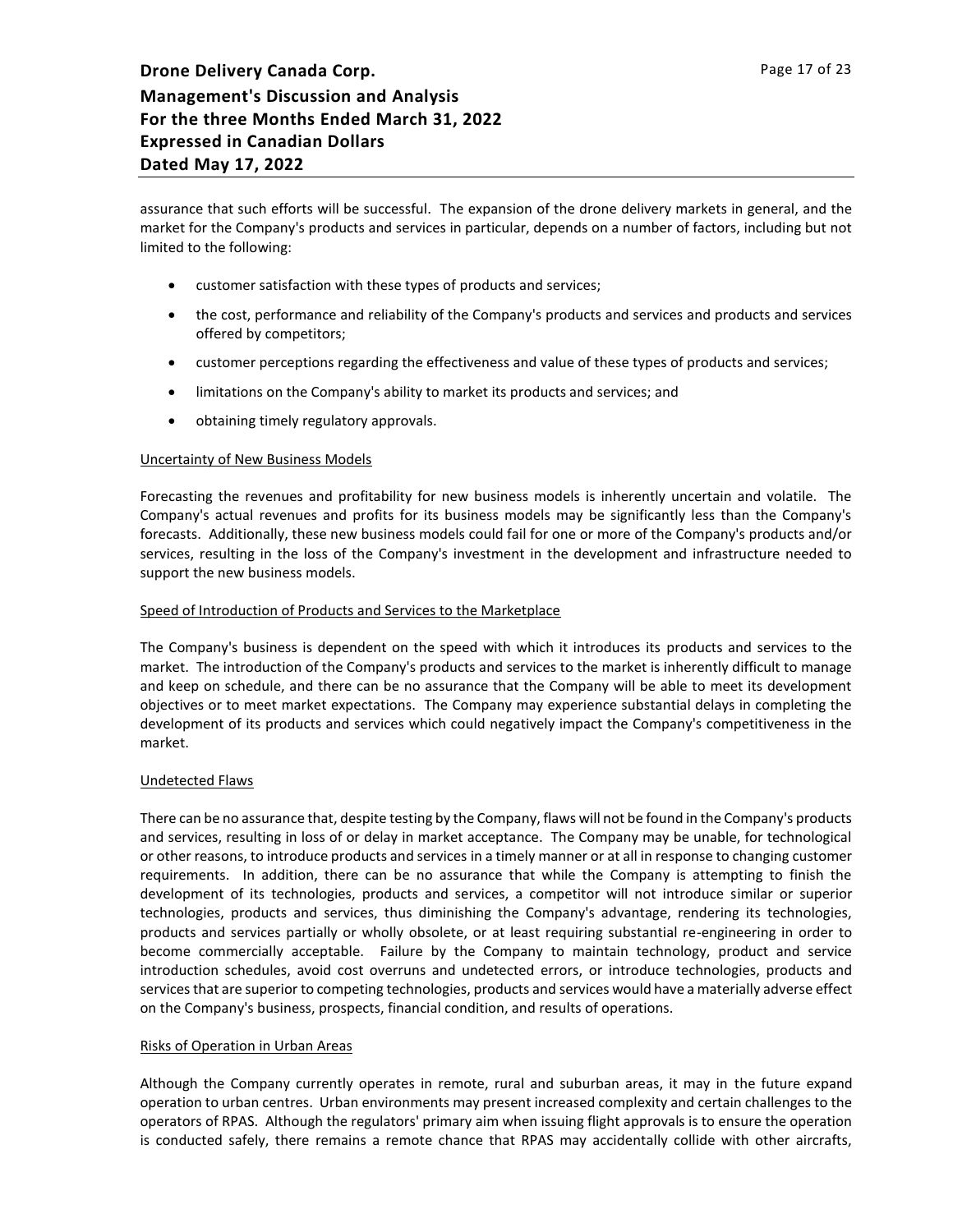persons or property, which could result in injury, death or property damage and create potential liability for the Company. There can be no assurance that the Company's design of its drone delivery system or the manner in which it is used, will not result in the Company being held liable should its products and services cause any such injury, death or property damage.

#### Marketing Risks

The Company believes that brand recognition is an important factor to its success. If the Company fails to promote its brands successfully, or if the expenses of doing so are disproportionate to any increased net sales it achieves, it would have a material adverse effect on the Company's business, prospects, financial condition and results of operations. This will depend largely on the Company's ability to maintain trust, be a technology leader, and continue to provide high-quality and secure technologies, products and services. Any negative publicity about the Company or its industry, the quality and reliability of the Company's technologies, products and services, the Company's risk management processes, changes to the Company's technologies, products and services, its ability to effectively manage and resolve customer complaints, its privacy and security practices, litigation, regulatory activity, and the experience of sellers and buyers with the Company's products or services, could adversely affect the Company's reputation and the confidence in and use of the Company's technologies, products and services. Harm to the Company's brand can arise from many sources, including; failure by the Company or its partners to satisfy expectations of service and quality; inadequate protection of sensitive information; compliance failures and claims; litigation and other claims; employee misconduct; and misconduct by the Company's partners, service providers, or other counterparties. If the Company does not successfully maintain a strong and trusted brand, its business could be materially and adversely affected.

#### Geographical Expansion

The Company faces challenges in expanding into new geographic regions. The Company currently operates in Canada and it plans to commence operations in the United States, but may in the future seek to expand its presence in new geographic regions. Any international expansion of the Company's technologies, products and services will expose the Company to risks relating to staffing and managing cross-border operations; increased costs and difficulty protecting intellectual property and sensitive data; tariffs and other trade barriers; differing and potentially adverse tax consequences; increased and conflicting regulatory compliance requirements, including with respect to data privacy and security; lack of acceptance of the Company's technologies, products and services; challenges caused by distance, language, and cultural differences; exchange rate risk; and political instability. Accordingly, any efforts by the Company to expand its operations may not be successful, which could limit the Company's ability to grow its business.

## Limited Operating History

The Company has a limited operating history on which to base an evaluation of its business, financial performance and prospects. As such, the Company's business and prospects must be considered in light of the risks, expenses and difficulties frequently encountered by companies in a relatively early stage of operation and development. As the Company is introducing new products, its revenues may be materially affected by the decisions, including timing decisions, of a relatively consolidated customer base. In addition, it is also difficult to evaluate the viability of drone technology because the Company has had limited experience to address the risks, expenses and difficulties frequently encountered by companies operating in their early stage of operation and development, particularly companies in new and rapidly evolving markets such as the Company's target markets. There can be no assurance that the Company will be successful in addressing these risks, and the failure to do so in any one area could have a material adverse effect on the Company's business, prospects, financial condition and results of operations.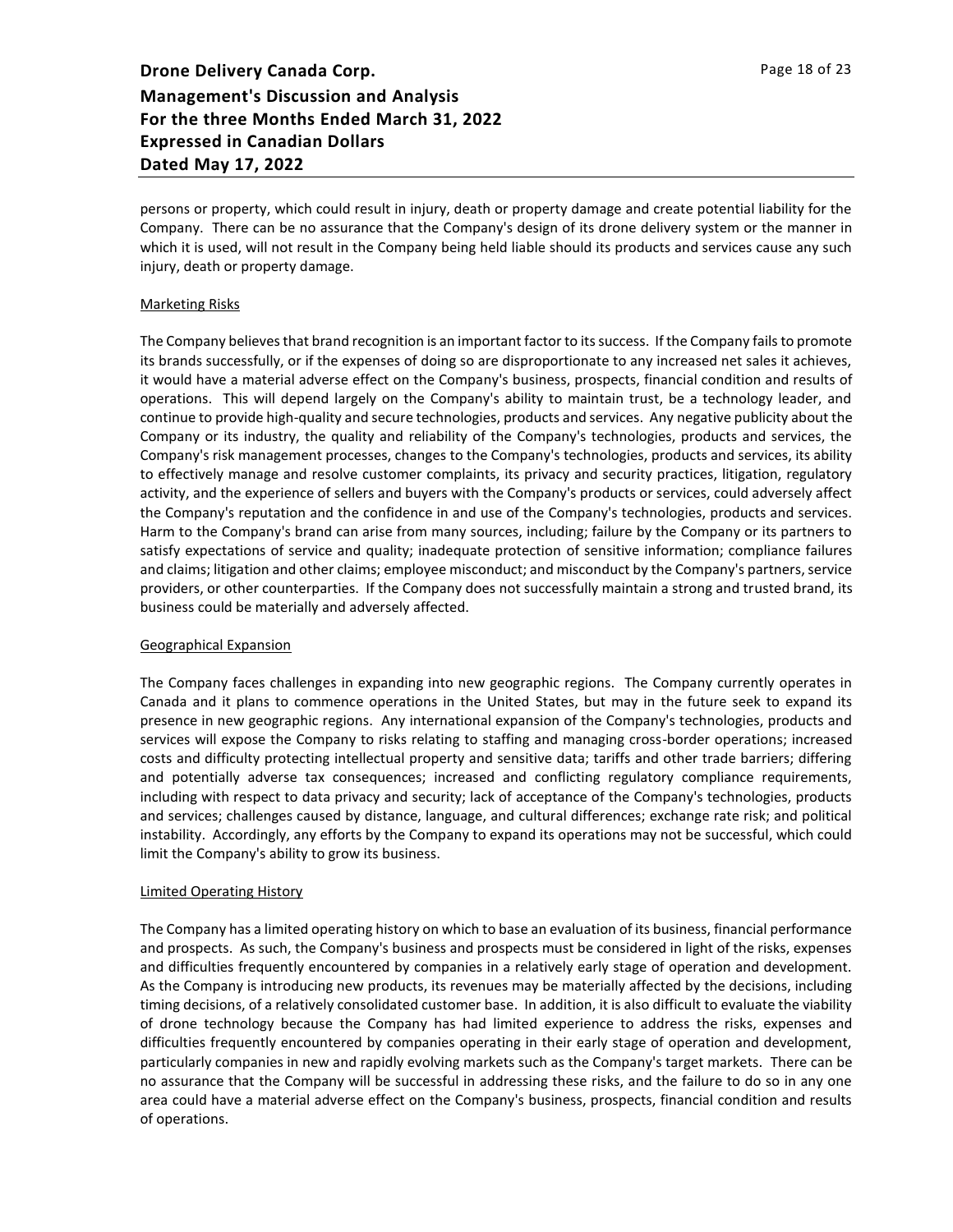#### Substantial Capital Requirements

Management of the Company anticipates that it may make substantial capital expenditures for the acquisition, exploration, development and production of its drone logistics technology in the future and the cash generated from its operating activity is not currently sufficient to cover such expenses. In addition, there can be no assurance that debt or equity financing will be available or sufficient to meet these requirements or for other corporate purposes or, if available, that it will be on terms acceptable to the Company. Moreover, future activities may require the Company to alter its capitalization significantly. The inability of the Company to access sufficient capital for its operations could have a material adverse effect on its business, prospects, financial condition, results of operations or prospects. In particular, failure to obtain financing on a timely basis could cause the Company to forfeit its interest in certain business opportunities, miss certain acquisition opportunities and reduce or terminate operations.

#### History of Losses

The Company has incurred net losses from the inception of its business until the date of this MD&A. The Company provides no assurance that it can become profitable or avoid net losses in the future or that there will be any earnings or revenue for any future quarterly or other periods. The Company expects that its operating expenses will increase as it grows its business, including expending substantial resources for research and development and marketing. As a result, any decrease or delay in generating revenues could result in material operating losses.

#### Negative Operating Cash Flow

During the three months ended March 31, 2022, the Company had negative operating cash flow because its revenues did not exceed its operating expenses. In addition, as a result of the Company's business plans for the development of its services, the Company expects cash flow from operations to be negative until revenues improve to offset its operating expenditures. The Company's cash flow from operations may be affected in the future by expenditures incurred by the Company to continue to develop its products and services.

#### Risks Associated with Operations in Other Countries

The Company's primary revenues are currently achieved in Canada. However, the Company may expand to markets outside of Canada and become subject to risks normally associated with conducting business in other countries. As a result of such expansion, the Company may be subject to the legal, political, social and regulatory requirements and economic conditions of foreign jurisdictions.

The Company's business in foreign markets will require it to respond to rapid changes in market conditions in these countries. The Company's overall success as an international business depends, in part, on the Company's ability to succeed in differing legal, regulatory, economic, social and political conditions. If the Company is not able to develop and implement policies and strategies that are effective in each location in which it does business, then the Company's business, prospects, results of operations and financial condition could be materially and adversely affected.

## Risks Associated with Operations in the United States

On February 14, 2012, the FAA Modernization and Reform Act of 2012 was enacted, establishing various deadlines for the Federal Aviation Administration ("FAA") to allow expanded use of small UAS for both public and commercial applications. On June 21, 2016, the FAA released its final rules regarding the routine use of certain small UAS (under 55 pounds) in US airspace. The rules, which became effective in August 2016, provided safety regulations for UAS conducting non recreational operations and contain various limitations and restrictions for such operations, including a requirement that operators keep UAS within visual-line-of-sight and prohibiting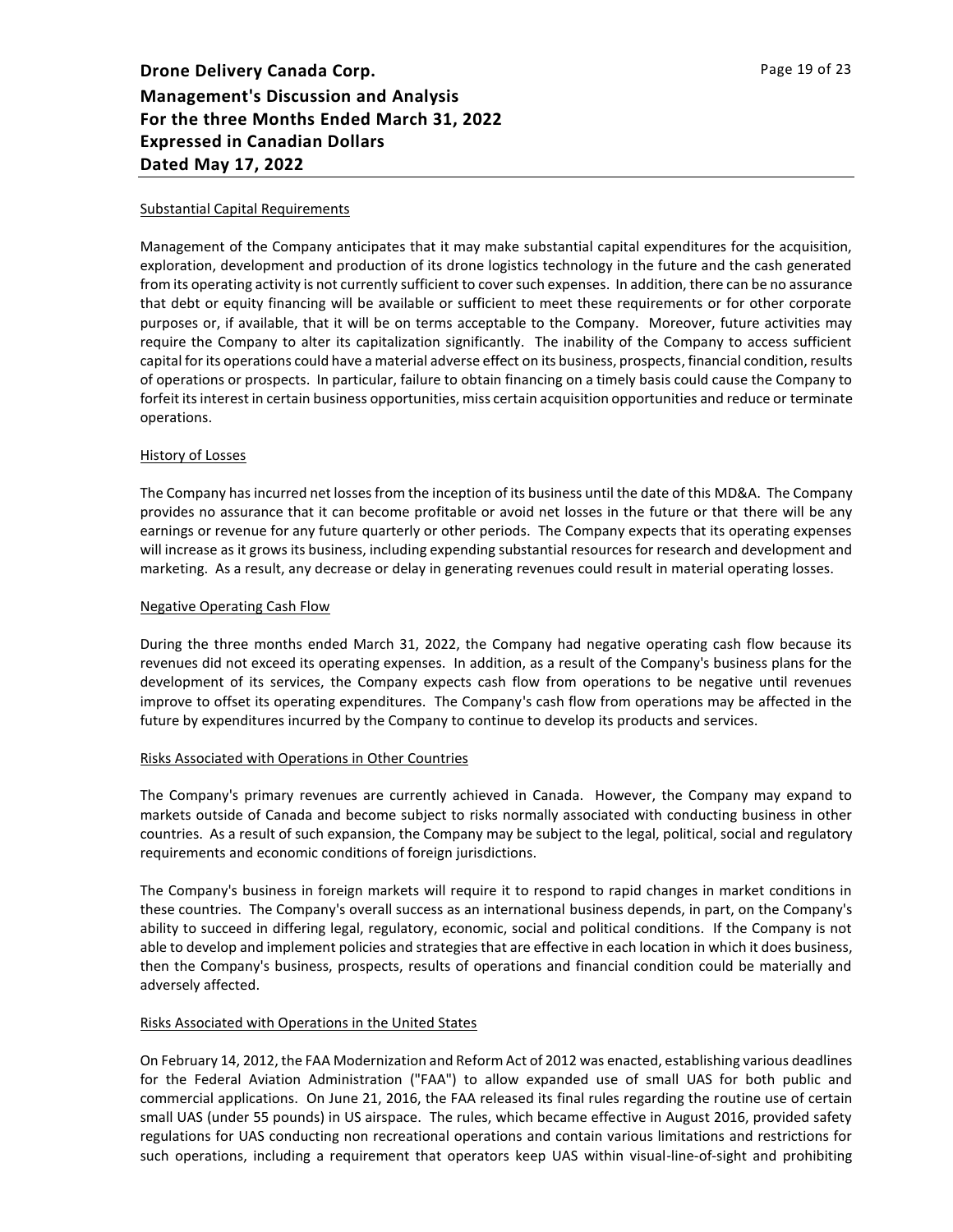flights over unprotected people on the ground who are not directly participating in the operation of the UAS. Furthermore, UAS operations at night are not generally permitted. Operation of UAS outside of these regulatory parameters may be permissible with a waiver issued by the FAA. As of April 21, 2021 the FAA has expanded the UAS regulations to permit flight over people and at night. The new flight over people rules require a parachute or an airworthiness certificate.

However, waivers for beyond visual line of sight of the pilot for the purpose of for hire cargo delivery are not permitted under the 14 CFR Part 107 regulations. Cargo delivery requires compliance with the 14 CFR Part 135 air carrier rules if the delivery is carrying the cargo belonging to a third party (i.e., "for hire"). Cargo transportation of company owned material by the company can be performed under the 14 CFR Part 107 Regulations. The 14 CFR Part 135 and the new flight over people Part 107 rules require an aircraft with an airworthiness certificate that necessitates the Company's aircraft obtain a Type Certificate and Production Certificate issued by the FAA. The FAA is permitting small UAS to obtain a Type Certificate using a streamlined process that allows demonstration of reliability instead of a comprehensive traditional design approval. However, Production Certification will follow the traditional manned aircraft regulations that include the requirement for final assembly in the US. The current FAA air carrier regulations also prohibit foreign ownership so the Company will be required to partner with a US owned Part 135 operators.

As in Canada, potential limitations put on the use of small UAS in response to safety and/or public privacy concerns or failure to obtain necessary regulatory approvals from the FAA or other governmental agencies may limit the attractiveness of, or prevent the Company from, expanding operations into the United States. This could have a material adverse effect on the Company's business prospects, financial condition, and operating results.

## Electronic Communication Security Risks

A significant potential vulnerability of electronic communications is the security of transmission of confidential information over public networks. Anyone who is able to circumvent the Company's security measures could misappropriate proprietary information or cause interruptions in its operations. The Company may be required to expend capital and other resources to protect against such security breaches or to alleviate problems caused by such breaches.

## Uncertainty and Adverse Changes in the Economy

Adverse changes in the economy could negatively impact the Company's business. Future economic distress may result in a decrease in demand for the Company's technologies, products and services, which could have a material adverse impact on the Company's operating results and financial condition. Uncertainty and adverse changes in the economy could also increase costs associated with developing and publishing products, increase the cost and decrease the availability of sources of financing, and increase the Company's exposure to material losses from bad debts, any of which could have a material adverse impact on the financial condition and operating results of the Company.

## Reliance on Components and Raw Materials

The Company obtains hardware components, various subsystems and systems, and raw materials from a limited group of suppliers. The Company does not have long-term agreements with any of these suppliers that obligate such suppliers to continue to sell components, subsystems, systems or products to the Company. The Company's reliance on these suppliers involves significant risks and uncertainties, including whether suppliers will provide an adequate supply of required raw materials, components, subsystems, or systems of sufficient quality, will increase prices for the raw materials, components, subsystems or systems and will perform their obligations on a timely basis.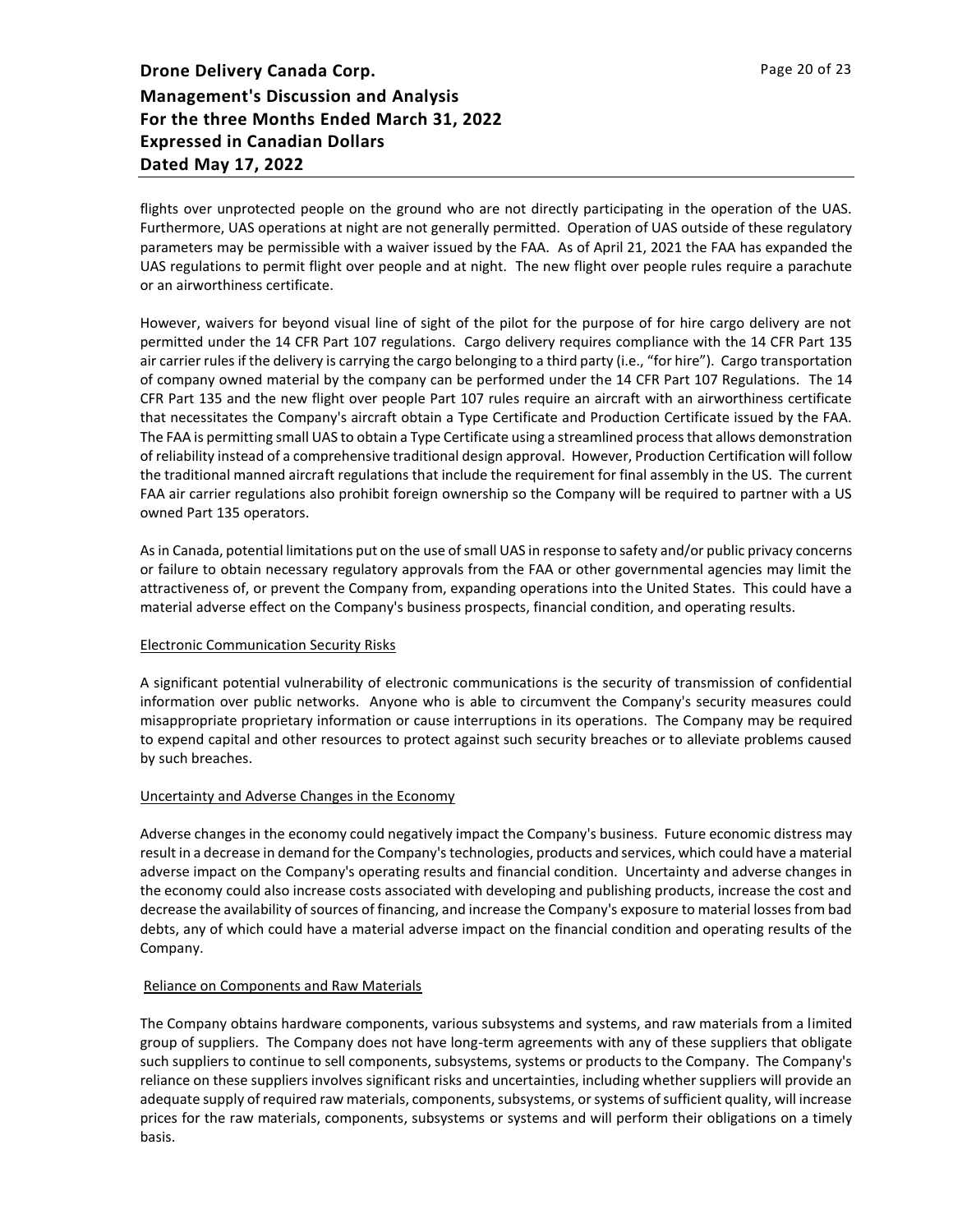In addition, certain raw materials and components used in the manufacture of the Company's products are periodically subject to supply shortages, and the Company's business is subject to the risk of price increases and periodic delays in delivery. Similarly, the market for electronic components is subject to cyclical reductions in supply. If the Company is unable to obtain components from third-party suppliers in the quantities and of the quality that it requires, on a timely basis and at acceptable prices, then it may not be able to deliver its products on a timely or cost-effective basis to its customers, which could cause customers to terminate their contracts with the Company, increase the Company's costs and seriously harm its business, results of operations and financial condition. Moreover, if any of the Company's suppliers become financially unstable, then it may have to find new suppliers. It may take several months to locate alternative suppliers, if required, or to redesign the Company's products to accommodate components from different suppliers. The Company may experience significant delays in manufacturing and shipping its products to customers and incur additional development, manufacturing and other costs to establish alternative sources of supply if the Company loses any of these sources or is required to redesign its products. The Company cannot predict if it will be able to obtain replacement components within the time frames that it requires at an affordable cost, if at all.

## Change in Technology

Continuing technological changes related the Company's products and services could make its products and services less competitive or obsolete, either generally or for particular applications. The Company's future success will depend upon its ability to develop and introduce a variety of new capabilities and enhancements to its existing product offerings, as well as introduce a variety of new product offerings, to address the changing needs of the markets in which it offers products. Delays in introducing new products and enhancements, the failure to choose correctly among technical alternatives or the failure to offer innovative products or enhancements at competitive prices may cause existing and potential customers to purchase the products and services from the Company's competitors.

If the Company is unable to devote adequate resources to develop new products or cannot otherwise successfully develop new products and services or enhancements that meet customer requirements on a timely basis, its products and services could lose market share, its revenue and profits could decline, and the Company could experience operating losses.

#### Quality of Products and Services

Products and services designed and published by the Company involve extremely complex software programs, and are difficult to develop and distribute. While the Company has quality controls in place to detect defects in its products and services before they are released, these quality controls are subject to human error, overriding, and reasonable resource constraints. Therefore, these quality controls and preventative measures may not be effective in detecting defects in the Company's products and services before they have been released into the marketplace. In such an event, the Company could be required to or may find it necessary to voluntarily suspend the availability of the product or service, which could significantly harm its business and operating results.

#### Legal Proceedings

The Company may, from time to time in the future, become subject to legal proceedings, claims, litigation and government investigations or inquiries, which could be expensive, lengthy and disruptive to normal business operations. In addition, the outcome of any legal proceedings, claims, litigation, investigations or inquiries may be difficult to predict and could have a material adverse effect on the Company's business, prospects, operating results or financial condition.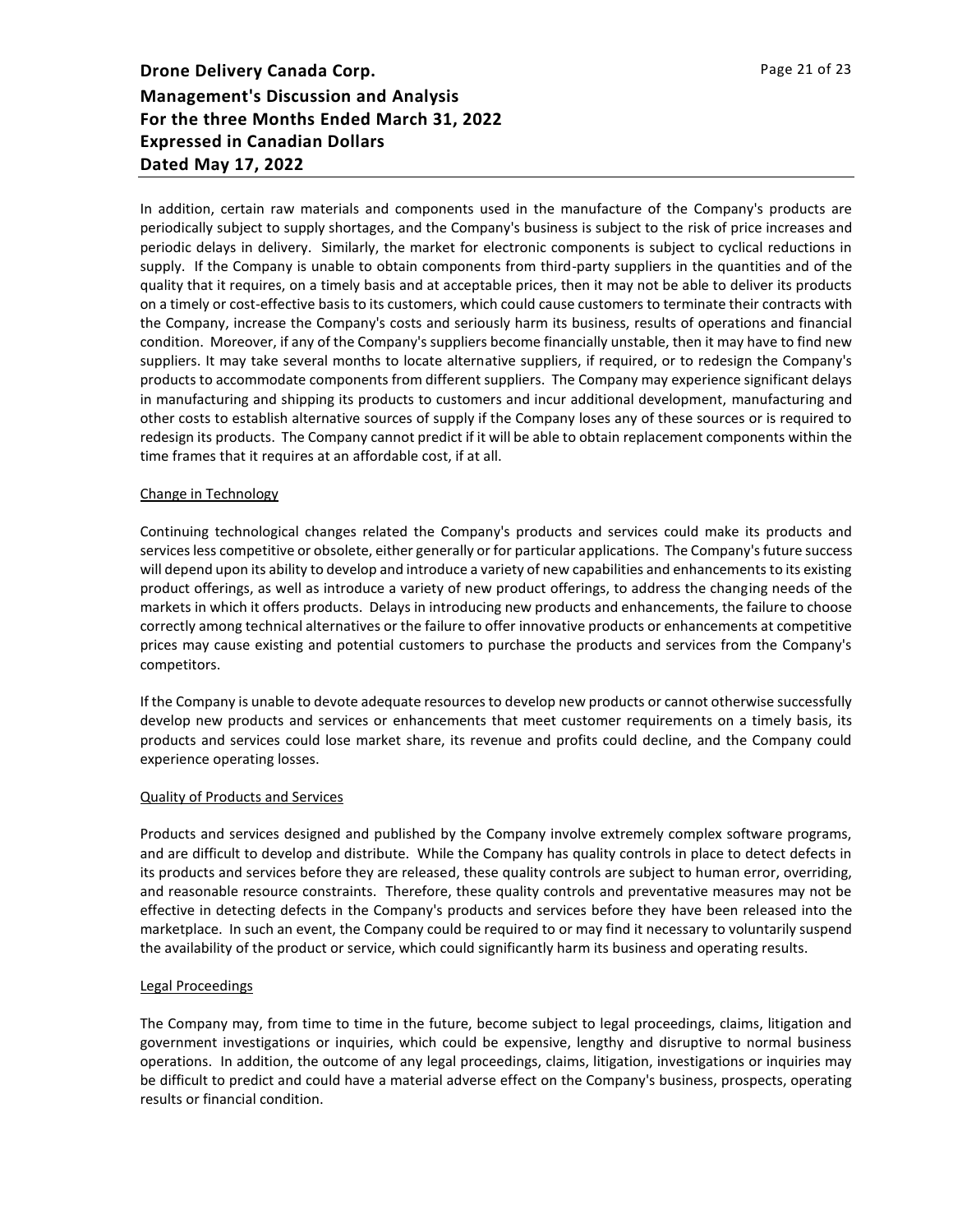## **Management's Responsibility for Financial Information**

The Company's financial statements are the responsibility of the Company's management and have been approved by the Board of Directors. The financial statements were prepared by the Company's management in accordance with International Financial Reporting Standards. The financial statements include certain amounts based on the use of estimates and assumptions. Management has established these amounts in a reasonable manner, in order to ensure that the financial statements are presented fairly in all material respects.

## **Forward Looking Statements**

This MD&A contains "forward-looking information" within the meaning of applicable Canadian securities laws (forward-looking information being collectively hereinafter referred to as "forward-looking statements"). Such forward-looking statements are based on expectations, estimates and projections as at the date of this MD&A. Any statements that involve discussions with respect to predictions, expectations, beliefs, plans, projections, objectives, assumptions or future events or performance (often but not always using phrases such as "expects", "is expected", "anticipates", "plans", "budget", "scheduled", "forecasts", "estimates", "believes" or "intends", or variations of such words and phrases (including negative and grammatical variations), or stating that certain actions, events or results "may", "could", "would", "should", "might" or "will" be taken, occur or be achieved) are not statements of historical fact and may be forward-looking statements and are intended to identify forwardlooking statements. These forward-looking statements include, but are not limited to, statements and information concerning: the intentions, plans and future actions of the Company; statements relating to the business and future activities of the Company after the date of this MD&A; market position, ability to compete and future financial or operating performance of the Company after the date of this MD&A; anticipated developments in operations of the Company; the timing and amount of funding required to execute the Company's business plans; capital expenditures; the effect on the Company of any changes to existing or new legislation or policy or government regulation; the length of time required to obtain permits, certifications and approvals; the availability of labour; estimated budgets; currency fluctuations; requirements for additional capital; limitations on insurance coverage; the timing and possible outcome of litigation in future periods; the timing and possible outcome of regulatory and permitting matters; goals; strategies; future growth; the adequacy of financial resources; and other events or conditions that may occur in the future.

Forward-looking statements are based on the beliefs of the Company's management, as well as on assumptions, which such management believes to be reasonable based on information available at the time such statements were made. However, by their nature, forward-looking statements are based on assumptions and involve known and unknown risks, uncertainties and other factors which may cause the actual results, performance or achievements to be materially different from any future results, performance or achievements expressed or implied by the forward-looking statements. Forward-looking statements are subject to a variety of risks, uncertainties and other factors which could cause actual results, performance or achievements to differ from those expressed or implied by the forward-looking statements, including, without limitation, related to the following: operational risks; regulation and permitting; evolving markets; industry growth; uncertainty of new business models; speed of introduction of products and services to the marketplace; undetected flaws; risks of operation in urban areas; marketing risks; geographical expansion; limited operating history; substantial capital requirements; history of losses; reliance on management and key employees; management of growth; risk associated with foreign operations in other countries; risks associated with acquisitions; electronic communication security risks; insurance coverage; tax risk; currency fluctuations; conflicts of interest; competitive markets; uncertainty and adverse changes in the economy; reliance on components and raw materials; change in technology; quality of products and services; maintenance of technology infrastructure; privacy protection; development costs; product defects; insufficient research and development funding; uncertainty related to exportation; legal proceedings; reliance on business partners; protection of intellectual property rights;